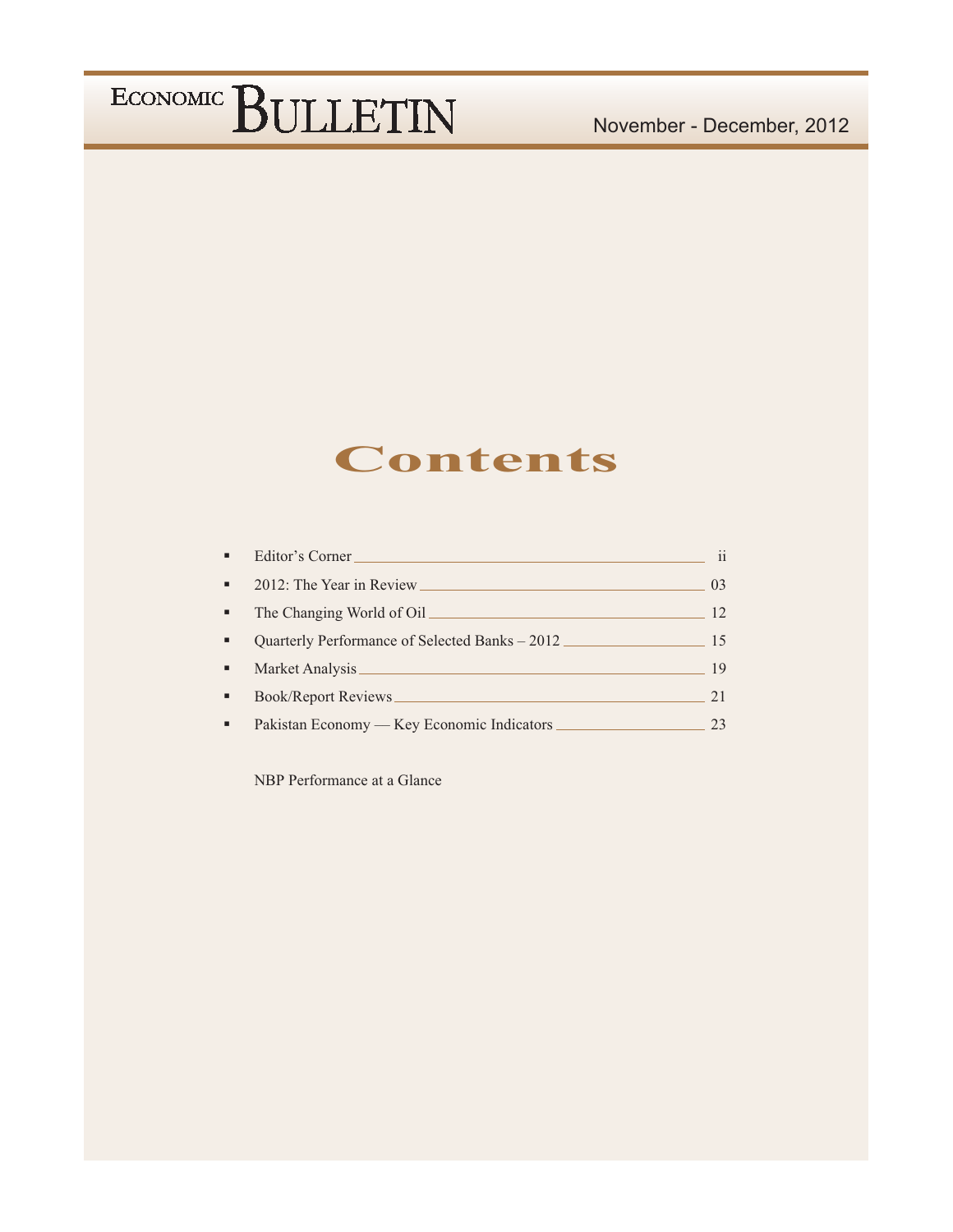### **Editor's Corner**

### Dear Readers.

The International Monetary Fund (IMF) presents a grim picture of Pakistan's economy. The Fund expects GDP growth of 3.25 percent in 2012-13 and the fiscal deficit to be around 6.25 percent of GDP against the budget target of 4.7 percent. Inflation is likely to return to double digits by the end of 2012-13. The external position has weakened and the State Bank of Pakistan's foreign exchange reserves have declined. Banks' non-performing loans remain high at 15.9 percent at end June 2012. Private sector credit growth remains subdued, with adverse consequences for growth.

While some progress has been made, the country faces difficult macroeconomic challenges. Deeper reforms are needed to address the critical issues and boost sustainable growth and reduce poverty. These include comprehensive revenue and expenditure reforms, including broadening key taxes and reducing subsidies, while protecting the most vulnerable. There is a need to consider alternative revenue measures including a modified GST and strengthening the income tax. Efforts should also focus on credit flows to private sector and banks large and rising exposure to government. Energy sector reforms need to be stressed upon. Other reforms include restructuring of loss making public sector enterprises.

The Economist Intelligence Unit (EIU) has similar forecast for the Pakistan economy for the next five years. In  $2012-13-2016-17$  growth will remain lackluster, averaging 3.6 percent a year. Fiscal policy in Pakistan is characterised by the setting of demanding targets that are invariably missed. Pakistan's economic expansion will continue to fall short of potential, owing to poor policymaking, energy and water shortages, security concerns and low investment in human capital.

These are formidable challenges. Growth has slowed down from an average of 7.3 percent in 2003-07 to 3.0 percent during 2007-12 primarily because of persistent energy shortages, security concerns, deteriorating law and order situation, low level of investment both domestic and foreign. A number of industries like petroleum, iron and steel, engineering and electrical have been adversely impacted because of electricity and gas shortages. Uncertain economic environment and a decline in business confidence have steadily undermined investment and raised concern for the country's future growth prospects.

Government continues to borrow from the banking system to finance the fiscal deficit, despite the SBP (Amendment) Act (2012) that requires zero net flow of fiscal borrowings from the SBP during a year. Presently scheduled banks prefer to invest in government securities which is without any risk then to lend to private sector. Private sector credit offtake also suffers from consistent shortages of energy. To avoid the negative consequences of excessive borrowings from the scheduled banks, comprehensive fiscal reforms are needed. These include among others, broadening of the tax base, reduction in subsidies, better implementation and compliance of tax laws. In FY12, budget documents show that bank borrowings at Rs939.2 billion far exceeded Rs303.5 billion targeted for the year. Subsidies were budgeted at Rs166.4 billion or 0.8 percent of GDP for FY12, but revised estimates show a much higher figure of Rs512.3 billion or 2.5 percent of GDP. This was primarily because subsidy to WAPDA jumped from a budgeted figure of Rs122.7 billion to Rs419.0 billion and subsidy to KESC rose from a budgeted figure of Rs24.6 billion to Rs45.2 billion.

Energy shortages are perhaps the largest impediment to higher economic growth. Industrial sector is being subjected to daily electricity load shedding and absence of gas, which is adversely impacting production capacities, risking million of jobs and loss of export earnings. Reducing energy shortages would help in overcoming macroeconomic imbalances. Better cost recovery, improving governance, checking for leakages during distribution and investing in new energy alternatives would help in bringing stability in the economy and reviving growth.

Ayesha Mahn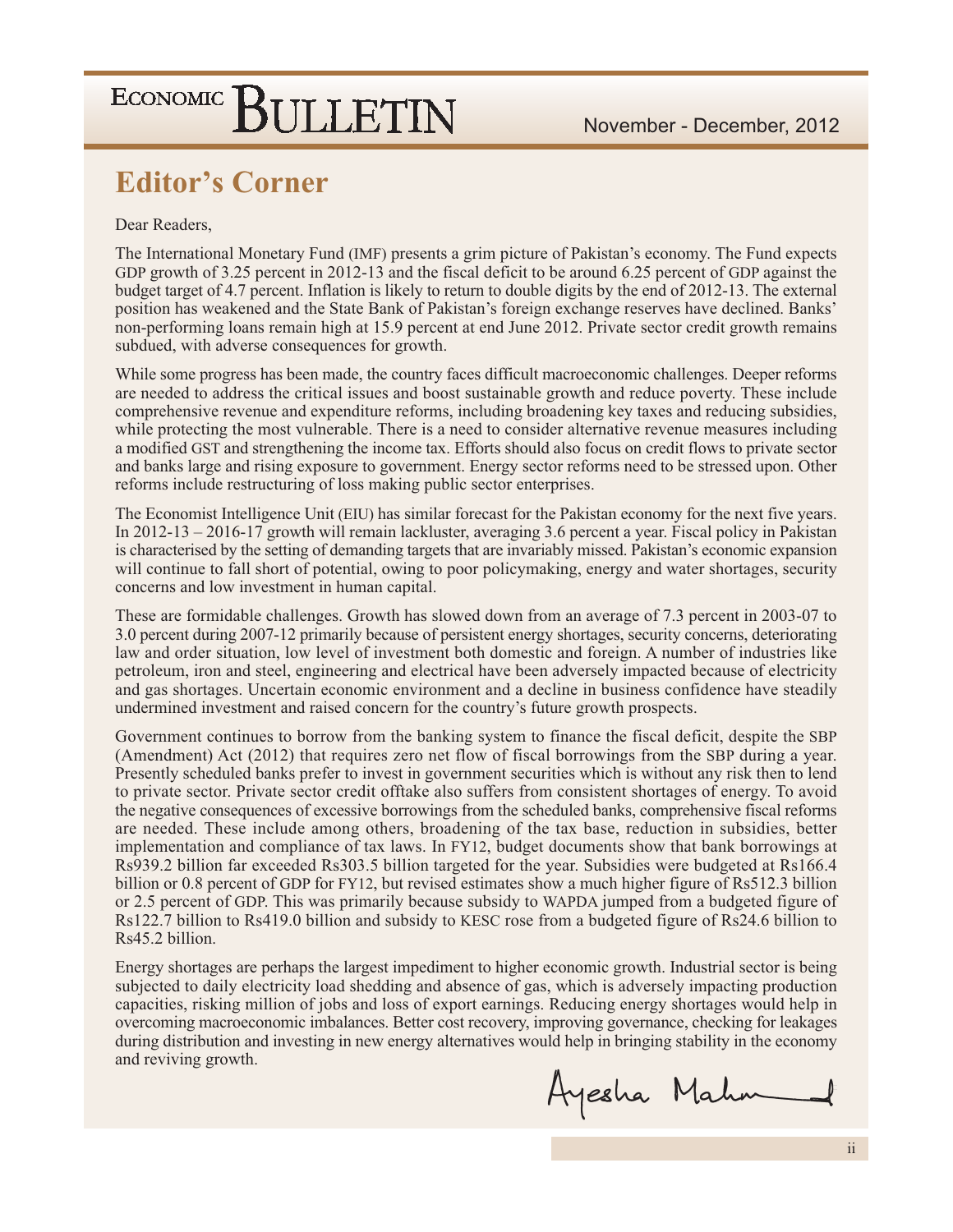As the year 2012 comes to a close, let us look

### 2012: The Year in Review

Subdued

perfor-

mance

Crisis in

countries

some

Significant developments during the year  $2012$ 

Growth

estimates

back at some of the year's highlights and lowlights. During the year, global economic growth slowed down, the European sovereign debt crisis made it difficult for some countries in the eurozone to repay their government debt, world trade was expected to remain sluggish, there was continuing job crisis affecting young people in many parts of the world, world central banks boosted their gold reserves, global food prices rose in an unprecedented summer of droughts and high temperatures and millions of people suffered food shortages. Many parts of the world moved towards political change, the year saw opposition to the regime in Syria escalate into full civil war, anti-austerity protests in Spain and Greece, Portugal. Russia became the 156th member of the World Trade Organisation, Barack Obama was re-elected as the US President for the second time, London hosted the Olympics for the third time in its history, Singapore topped the annual ranking of 185 economies on the ease of doing business, with Poland, Sri Lanka and Greece among those registering the biggest improvements; natural disasters alone cost the world \$160 billion in 2012; and the world did not meet its inevitable end as predicted in the Mayan calendar.

The World Bank's latest Global Economic Prospects, estimates global GDP growth of 2.3 percent in 2012. Growth is expected to remain unchanged at 2.4 percent in 2013. Developing countries recorded a GDP growth of 5.1 percent and is projected to expand by 5.5 percent in 2015. In high income countries growth remained weak, with their GDP growing only 1.3 percent in 2012 and expected to show an identical growth of 1.3 percent in 2013. Region-wise, the World Bank estimates growth in the East Asia and Pacific region to have slowed to 7.5 percent in 2012, against 8.3 percent in 2011, while GDP growth in Europe and Central Asia is estimated to have slowed sharply to 3 percent from 5.5 percent in 2011. Growth also declined in the Latin

America and the Caribbean region to an estimated 3 percent in 2012 because of a slowdown in domestic demand in some of the largest economies in the region and a weak external environment. Political uncertainty and unrest in several countries in the Middle East and North Africa affected GDP growth, which is estimated to have grown by 3.8 percent in 2012. Growth weakened in South Asia to an estimated 5.4 percent in 2012 (7.4) percent in 2011) mainly due to a sharp slowdown in India.

According to an IMF Report, Asia in 2013: Grounds for Optimism, but Challenges Ahead, economic performance remained subdued in emerging Asia in 2012. Growth in the region is expected to pick up gradually in 2013. At about 5.5 percent, Asia's growth in 2012 is estimated to have been about 0.5 percentage point below 2011. Weaker external demand was the main factor. Recent indicators suggest that economic momentum is stabilizing and a modest pick up in growth to about 6 percent is envisaged for 2013.

The OECD has warned the world's major economies could go back into recession if eurozone and US policy makers fail to tackle their fiscal crises. The OECD believes an escalation in the ongoing European crises poses the biggest threat to global economies and could drag Europe into a deep recession in the next two years and the US alongwith it. The OECD has lowered its growth forecast for its 34 member nation to 1.4 percent in 2013, down from a forecast of 2.2 percent made just six months ago.

The economic crisis that affected many European countries, is now in its fifth year. Over the past year, the countries hit hardest by the crisis — Greece, Spain, Portugal and European Ireland have struggled to bring down their debts. Some countries in the eurozone are way over leveraged, meaning they have too much debt relative to the size of their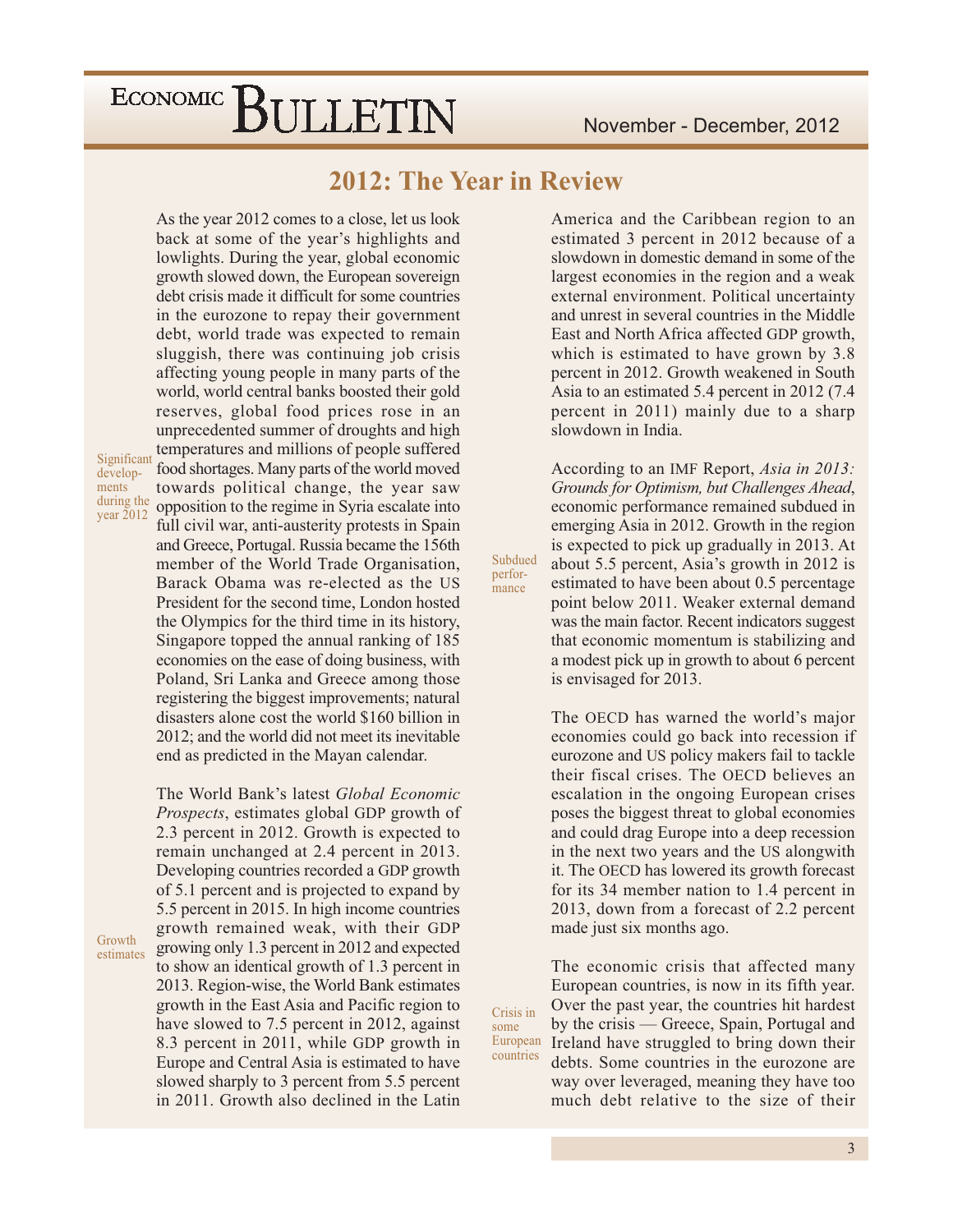economies. Portugal, Ireland, Italy, Greece and Spain are some of the most highly leveraged eurozone countries. Italy's debt is 121 percent the size of its economy, Ireland 109 percent and Greece 165 percent. They have raised taxes, laid off workers, reduced services and have begun charging for medical care that had been free for decades. Spain has taken steps to clean its banks' balance sheet. These banks get cash and in return they have promised to cut their balance sheets, stop lending to risky property developers and focus instead on lending to small and medium sized businesses. Between 2007 and 2010, the Irish debt to GDP ratio went up from 25 to near 100 percent. With the European debt crisis ongoing, slowing growth has had an impact on bank credit ratings. According to Global Finance, credit ratings and rankings of most European banks have suffered except for those at the very top of the list.

World trade is expected to grow by 2.5 percent in 2012, according to WTO. The slowdown is attributed to the global economy losing momentum due to a number of shocks. including the European sovereign debt crisis. The volume of trade growth in 2013 is now forecast to be at 4.5 percent. During the year there was a marked deceleration in imports of developed countries and a corresponding weakness in the exports of developing economies. For whole of 2012, merchandise exports from developed countries are expected to grow by 1.5 percent and those from developing countries by 3.5 percent.

Commodity prices rose in the third quarter of 2012 because of supply shortfalls. Food prices rose to the highest level since May 2011, driven by weather related disruptions to key crops – soyabeans, corn and wheat. The US Commodity suffered the worst drought in over half a century and persistent dryness in other key grain producing countries affected output. Wheat crop estimates were downgraded in Kazakhstan, Russia, Ukraine and in China due to adverse weather conditions. Rice prices remained fairly stable, despite some supply concerns due to below average rainfall in India

Oil prices increased. Brent crude ended 2012 averaging over \$111 a barrel, the highest annual average on record, after geopolitical threats to production offset worries about flagging oil demand. It was also affected by lower exports from Iran due to US sanctions and EU embargo and ongoing geopolitical concerns. Metals prices weakened in the third quarter of 2012, and were 28 percent lower from highs in April 2011 on weak demand. There was weakened import demand in China, where the country accounts for more than 40 percent of the world's base metal consumption. Gold prices hit a 2012 record of \$1787.40 an ounce on September 21.

The year saw falling harvests in the US, as it experienced record heatwaves and droughts in 2012. Supplies were tight across the world and reserves at low level. FAO figures showed that 870 million people were malnourished, **Falling US** with growing food crisis in the Middle East and Africa. In 2012, for the sixth time in eleven years, the world consumed more food than it produced, largely because of extreme weather in the US and other major food

exporting countries.

harvests

The

poor

declines

The World Bank Annual Report 2012 states, 'for the first time, in every region of the developing world, the number of poor declined, and despite recent crises, global poverty overall continued to fall.' It further states, that the global poverty rate at \$1.25 a day fell to less than half its 1990 value indicating the first Millennium Development number of Goal (MDG) target of cutting the extreme poverty rates to half its 1990 level was already achieved before 2015. Average annual GDP per capita in developing countries increased. Gender parity in primary and secondary schools improved. However, the poorest population groups remain vulnerable, and only limited progress has been made in employment, governance, as well as other priority areas. Maternal mortality and child

World trade

prices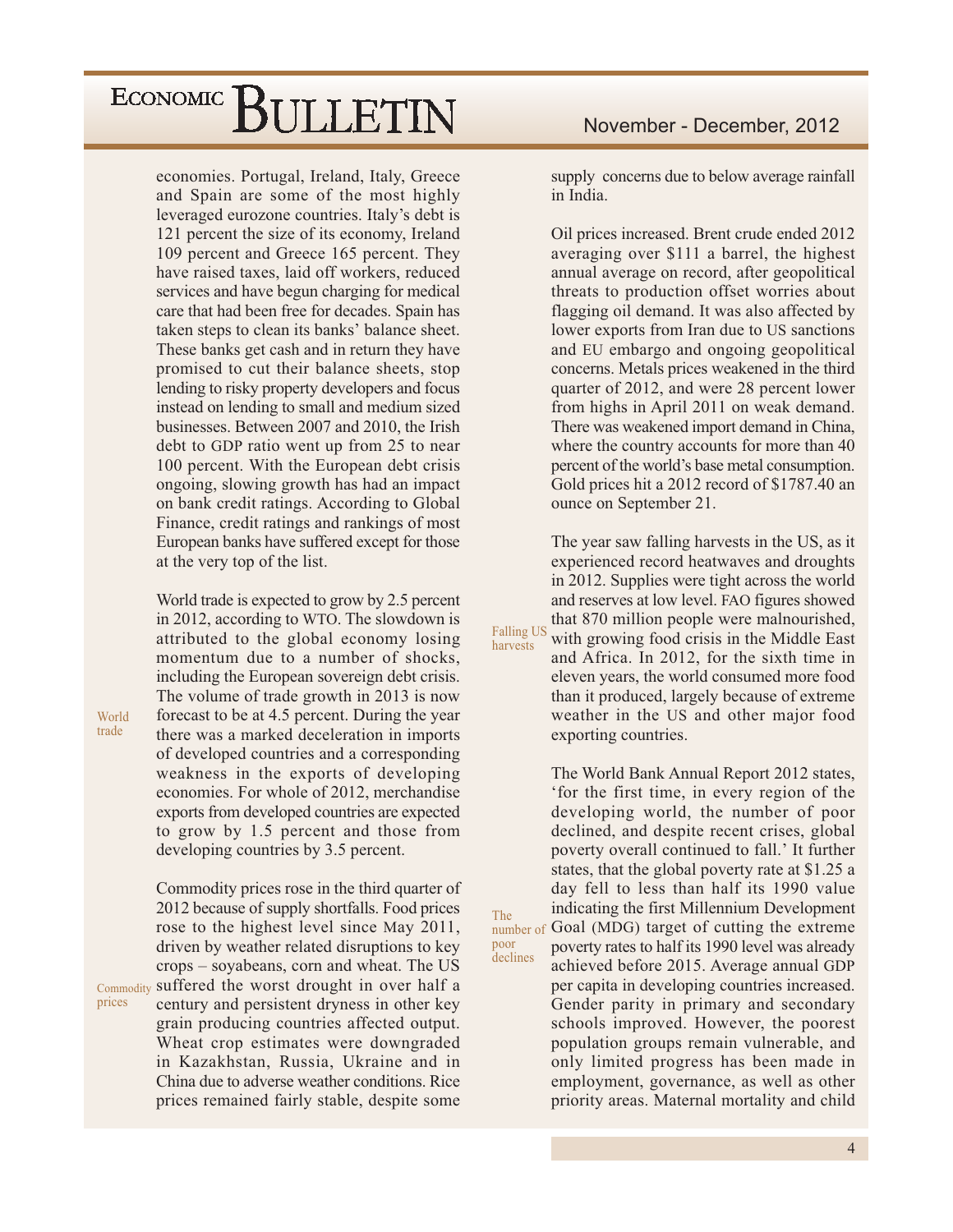mortality are falling significantly short of their MDG targets.

Job crisis affects young people

There was continuing job crises affecting young people in many parts of the world. The global youth unemployment rate is not expected to come down until at least 2016 says the ILO. Projections show 12.7 percent of the global youth labour force will be unemployed this year, unchanged from the peak of the crisis in 2009 and slightly up from last year's 12.6 percent. In terms of numbers, there will be nearly 75 million unemployed youth aged 15 to 24 in 2012, an increase of nearly 4 million since 2007.

A World Bank Report IFC Jobs Study, shows that large numbers are entering the job market. Some 200 million people are currently unemployed, many of them young people, and it is estimated that by 2020, some 600 million jobs need to be created, mainly in Africa and Asia. The private sector, which provides some 90 percent of jobs in developing countries, must be at the core of any approach designed to address the jobs challenge, states the Report. To create jobs it is necessary to address the obstacles to job growth, investment climate, infrastructure, access to finance and education and skills.

According to the World Bank International *Debt Statistics 2013*, net external debt inflows and aggregate net capital inflows (debt and equity) to developing countries fell in 2011, driven by a sharp contraction in net inflows from official creditors and a collapse of portfolio equity flows. The downturn was partially offset by inflows from commercial banks, sustained access to international bond markets and a rise in foreign direct investment. The Report shows that the combined stock of developing countries' external debt increased by \$464 billion to \$4.9 trillion at end 2011. Net external debt inflows to developing countries fell 9 percent in 2011 to \$465 billion due to the sharp contraction in inflows from official creditors, which fell to \$30 billion (from  $$73$  billion in 2010).

The world's richest people got richer in 2012, adding \$241 billion to their collective net worth, according to Bloomberg Billionaires Index. The aggregate net worth of the world's top 100 stood at \$1.9 trillion at the market close December 31, according to the index.

The share of national income going to the richest 1 percent of Americans has doubled since 1980, from 10 percent to 20 percent. The share going to the top  $0.01$  percent – some 16,000 families with an average income of \$24 million has quadrupled, from just over 1 percent to almost 5 percent. This development is not confined to America, but becoming many countries, including Britain, Canada,

Rich

richer

Central

reserves

increase

China's

banking

strength-

sector

ens

China. India have seen a rise in the share of national income taken by the top 1 percent. The numbers of the ultra-wealthy have soared around the globe. According to Forbes magazine's rich list, America has some 421 billionaires, Russia 96, China 95 and India 48, says the Economist, October 13, 2012 in its special report on world economy.

In 2012, world central banks boosted their gold reserves in a bid to protect assets from global economic turmoil. For instance, Ukraine increased the percentage of gold in its reserves in 2012 to 7.72 percent from 4.36 percent a year earlier. Brazil doubled its gold holdings banks gold in two months, buying 17.2 metric tons in October and 14.7 metric tons in November. The IMF said that in August and September Iraq increased its gold reserves to 31.07 metric tons from 5.8 metric tons. In the third quarter, according to the World Gold Council, the world's central banks bought a total 97.6 metric tons of gold.

> The Banker magazine in its issue of July 2012 says that China's banking sector strengthened in 2012. Chinese banks contributed 29.3 percent of the profits and 13.6 percent of the assets of the top 1000 world banks, against contributing only 4.6 percent of profits and 6.2 percent of the total assets five years ago. In contrast, European banks in 2007 accounted for 58 percent of the total assets of the top

Deht increases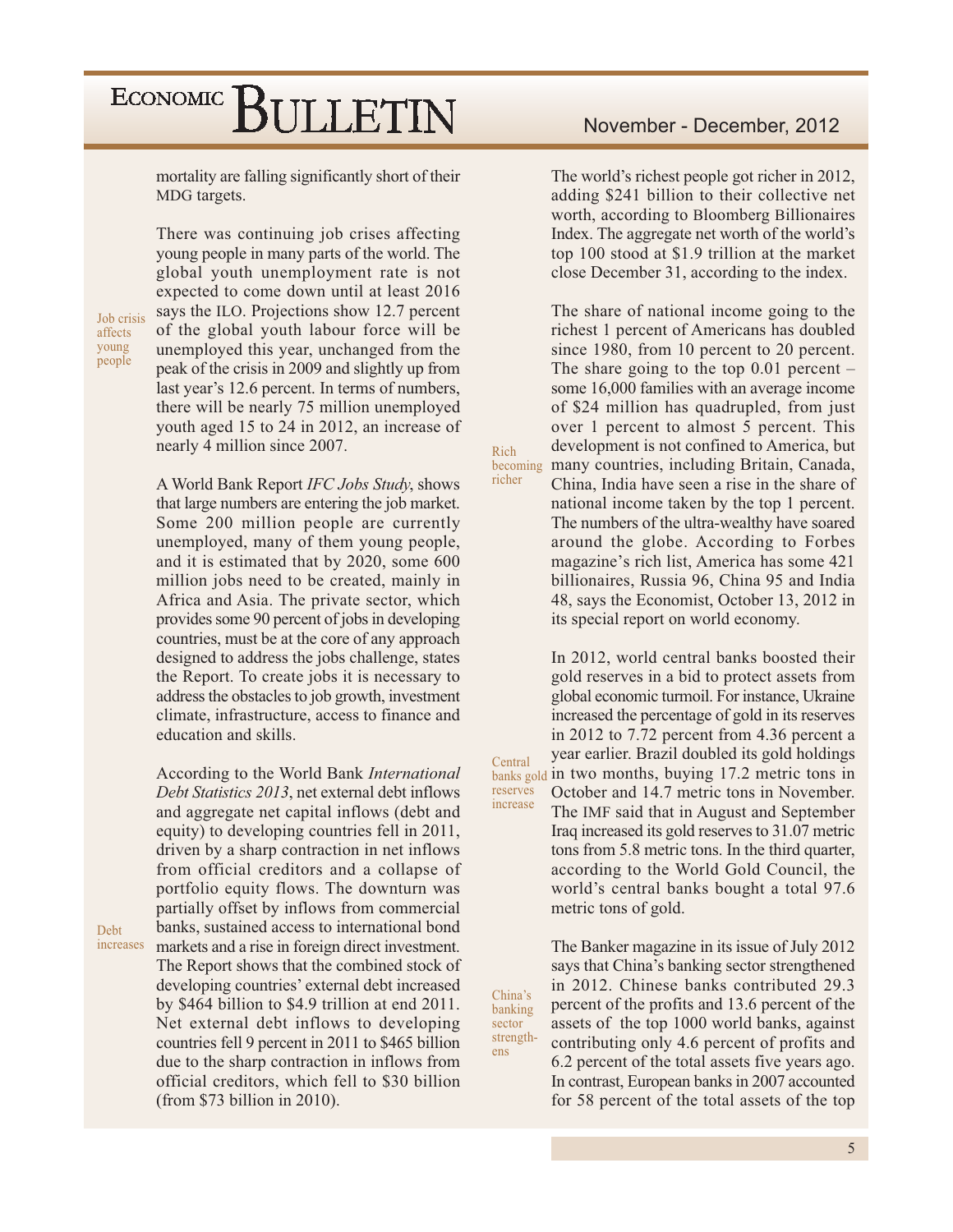1000 banks and 46 percent of the profits. In the 2012 ranking, European banks account for 45 percent of the assets but only 6.3 percent of the profits. US banks are starting to recover from their crisis. Profits for US banks are 18.7 percent of the total compared with 23.6 percent five years ago.

Pakistan faces challenging environment

Pakistan faced a challenging environment in 2012. Volatile security environment, deteriorating law and order, structural imbalances in the economy, low savings and investment, poor governance, ongoing electricity and gas shortages constrained GDP growth. Pakistan's GDP growth is expected at 3.7 percent in 2012, against 3.0 percent in 2011, according to World Bank Global Economic Prospects, January 2013. This is against India's GDP growth of 5.1 percent in 2012 and 6.9 percent in 2011 and Bangladesh's 6.3 percent and 6.7 percent respectively.

Real GDP Growth

|            |      |      |      |      | $1$ cream, |
|------------|------|------|------|------|------------|
|            | 2011 | 2012 | 2013 | 2014 | 2015       |
| South Asia | 7.4  | 5.4  | 5.7  | 6.4  | 6.7        |
| India      | 6.9  | 5.1  | 6.1  | 6.8  | 7.0        |
| Pakistan   | 3.0  | 3.7  | 3.8  | 4.0  | 4.2        |
| Bangladesh | 6.7  | 6.3  | 5.8  | 6.2  | 6.5        |
|            |      |      |      |      |            |

Source: Global Economic Prospects, World Bank

Given the growing population in the country, low growth in the economy fails to absorb the growing labour force, or to maintain an adequate standard of living or to provide basic health and education facilities to its citizens. Pakistan is home to a large young population. Catering for decent work for the rising labour force remains a challenge, more so in the face of declining economic growth. Pakistan's total labour force is almost 55 million, making it the 9th largest country in terms of labour force size. Majority of them work in the large agriculture and informal sectors.

The government has also to achieve the goal of increasing labour productivity so to ensure that incomes are rising and poverty is falling. Education and training thus become critical to match the demand and supply skills. Lack of competency based vocational/technical skills, insufficient coverage of social security systems and poor safety and health standards contributes to problems, in turn affecting the labour productivity.

Inflation moderated in 2012. Consumer Price Index (general) has fallen from 10.2 percent in November 2011 to 6.9 percent by end November 2012, but rose to 7.9 percent by the end of the year. Food inflation dropped from a high of 11.3 percent in May 2012 to Growth in 5.3 percent in November 2012, but rose to moderates 7.7 percent at end December 2012, while nonfood inflation dropped from 13.0 percent to 8.1 percent in the corresponding period. A similar decline was seen in core inflation (nonfood non-energy) from 11.2 percent to 9.8 percent in the corresponding period.

**CPI** 

Inflation Monitor, November 2012, State Bank of Pakistan, shows that the weighted contribution of food group in the overall inflation declined from 41.90 percent in November 2011 to 32.78 percent during November 2012, while the weighted contribution of non-food group increased to touch 67.22 percent from 58.1 percent in the corresponding period.

#### Top 15 Contributors to CPI Inflation

|                                |         |       | Yo Y Change | Weighted                   |  |
|--------------------------------|---------|-------|-------------|----------------------------|--|
| Items/Contributors             | Weights |       |             | Nov-11 Nov-12 Contribution |  |
| Ranked by                      |         |       |             |                            |  |
| <b>Weighted Contribution</b>   |         |       |             |                            |  |
| House Rent<br>1                | 21.81   | 7.07  | 6.27        | 16.09                      |  |
| $\mathfrak{D}$<br>Milk Fresh   | 6.68    | 21.11 | 11.81       | 13.73                      |  |
| 3<br>Electricity               | 4.40    | 3.19  | 16.39       | 10.89                      |  |
| $\overline{4}$<br>Wheat Flour  | 4.16    | 0.30  | 9.64        | 5.91                       |  |
| 5<br>Education                 | 3.94    | 11.92 | 9.84        | 4.90                       |  |
| 6<br><b>Transport Services</b> | 2.70    | 9.72  | 9.64        | 4.15                       |  |
| 7<br>Cigarette                 | 1.39    | 6.59  | 18.14       | 3.65                       |  |
| 8<br><b>Text Books</b>         | 0.57    | 3.32  | 39.99       | 3.36                       |  |
| 9<br>Motor Fuel                | 3.03    | 18.07 | 7.37        | 3.21                       |  |
| 10 Meat                        | 2.43    | 19.35 | 7.06        | 3.14                       |  |
| 11 Rice                        | 1.58    | 18.83 | 12.87       | 2.78                       |  |
| 12 Footwear                    | 1.55    | 1.59  | 16.22       | 2.77                       |  |
| 13 Household Servant           | 1.04    | 28.65 | 18.21       | 2.72                       |  |
| 14 Cooking Oil                 | 1.75    | 19.56 | 11.76       | 2.69                       |  |
| 15 Personal Equipments         | 0.84    | 23.74 | 14.03       | 2.44                       |  |
| Total                          | 57.90   |       |             | 82.42                      |  |

Source: State Bank of Pakistan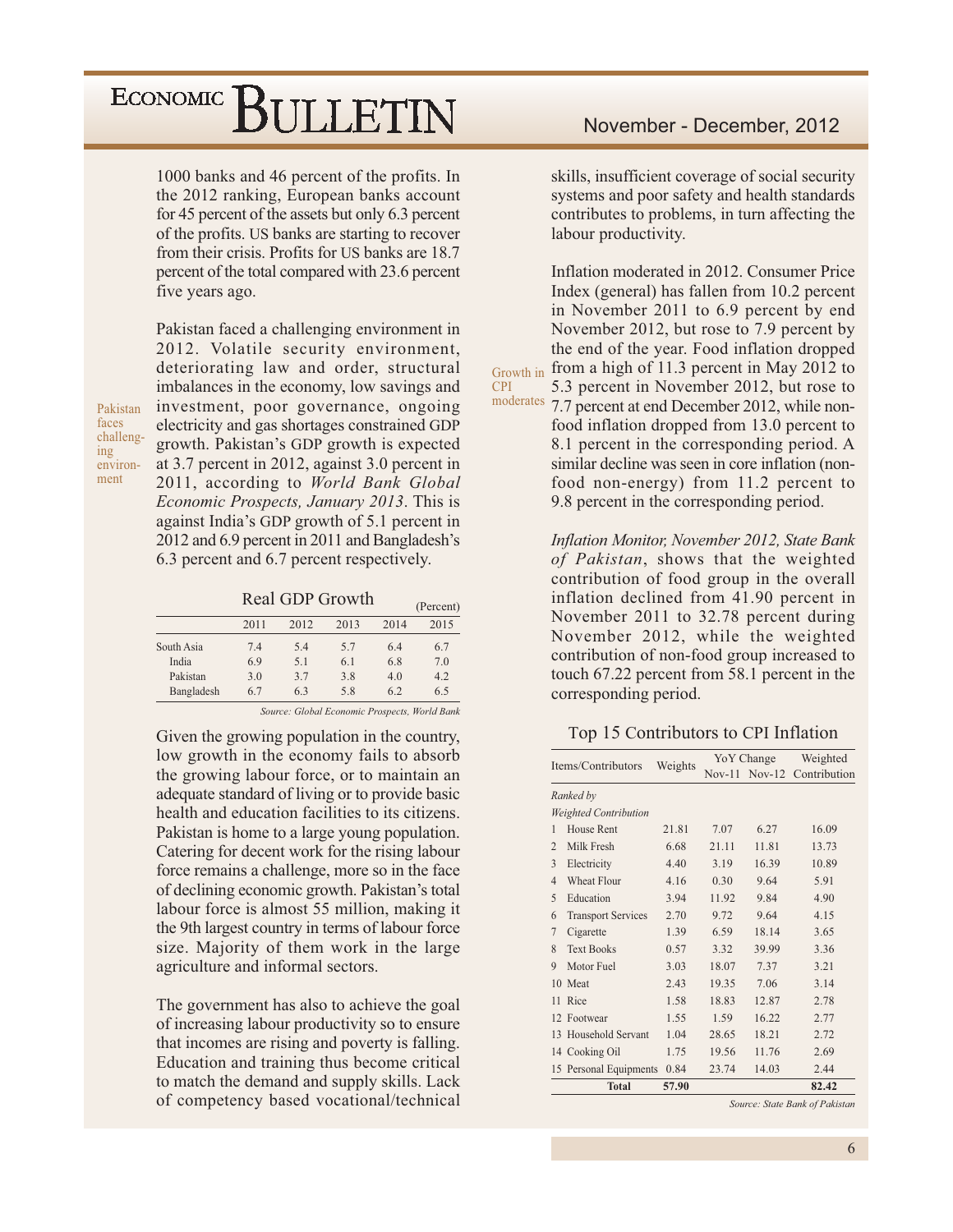Meanwhile, since August 2012 the State Bank of Pakistan (SBP) has successively reduced its discount rate by a total of 250 basis points. From October 10, 2011 to June 8, 2012 the SBP had held the policy rate unchanged at 12 percent. In the subsequent Monetary Policy announcements on August 13, it was reduced to 10.5 percent, 10 percent in October and 9.5 percent in December. Reduced price pressures coupled with subdued private sector credit growth and declining investment, influenced the SBP's decision to cut rates. The year-onyear CPI inflation for November 2012 stood at 6.9 percent with food inflation dropping to 5.3 percent and non-food inflation coming down to 8.1 percent. The deceleration in inflation is expected to keep average inflation for FY13 below the 9.5 percent target for the year, says the Monetary Policy Decision, December 14, 2012. As inflation slows, the Central Bank could announce gradual reduction in interest rates in 2013 to support economic expansion.

Pakistan's economic expansion has been adversely impacted by energy and water shortages, security concerns and low investment in human capital. This makes it unlikely for the country to benefit from the potential demographic dividend arising from Investment its large working age population. Also government's investment spending as a proportion of GDP has almost halved in the past five years. Total investment has declined from 22.1 percent of GDP in 2007-08 to 12.5 percent of GDP in 2011-12, because of domestic and external factors. Investment and savings have to be raised to increase resource availability for investment.

level declines

Discount

lowered

rate

Government continues to borrow from banking sector

The government continued to borrow from the banking sector for budgetary support. These fiscal borrowings from the banking system continue to remain the main source of monetary expansion. During July 1- November 30, FY13, the government borrowed Rs586 billion from the scheduled banks and retired Rs106 billion to the State Bank, Almost all of the fiscal borrowings from the scheduled banks and the retirement to the SBP took place

during July-September FY13. In Q2-FY13, the fiscal authority has mostly relied on the SBP to meet its financing requirements while just rolling over the maturing scheduled bank debt, states the Monetary Policy December 2012. The recent amendments in the SBP Act, require the fiscal authorities to ensure at least zero borrowings from the SBP during a quarter.

During July-December 2012 exports are provisionally estimated at \$12.051 billion, an increase of 7.58 percent over the exports of \$11.202 billion in the corresponding period of FY11. Imports in the corresponding period declined to \$21.92 billion from \$22.68 billion, thereby reducing the trade deficit to \$9.87 billion from \$11.47 billion. During the first half of fiscal 2012, exports of textile group showed a growth of 8.55 percent, where earnings increased from export of cotton yarn, cotton cloth, knitwear etc. Major items showing declines in export earnings over the corresponding period of FY11 included rice  $(12.33\%)$ , with basmati rice showing a fall of 35.6 percent. Export earnings from wheat fell by 61.5 percent, raw cotton 51.5 percent, cotton carded 85.1 percent, bedwear 7.2 percent, art silk & synthetic textile 19.7 percent, petroleum products 96 percent, coal 12.6 percent, leather manufactures 4.5 percent among few others.

**Exports** 

increase

Imports

Fiscal

deficit

contained

Imports during July-December 2012 declined by 3.3 percent to \$21.92 billion over last year's corresponding figure of \$22.68 billion. However, the oil import bill rose. Petroleum imports were of a sum of Rs7.70 billion against \$7.61 billion in the corresponding period of FY11. Import of fertilizer, insecticides and plastic materials showed declines of 56.9

percent, 54.4 percent and 13.8 percent respectively. Import of palm oil, sugar, pulses also fell. Import of milk products was up by 3.3 percent, tea 6.5 percent soyabean oil 26.5 percent and machinery was up by 4.12 percent.

In 2011-12, the fiscal deficit reached 8.5 percent of GDP, well above the target of 4 percent, because of slippages in both revenue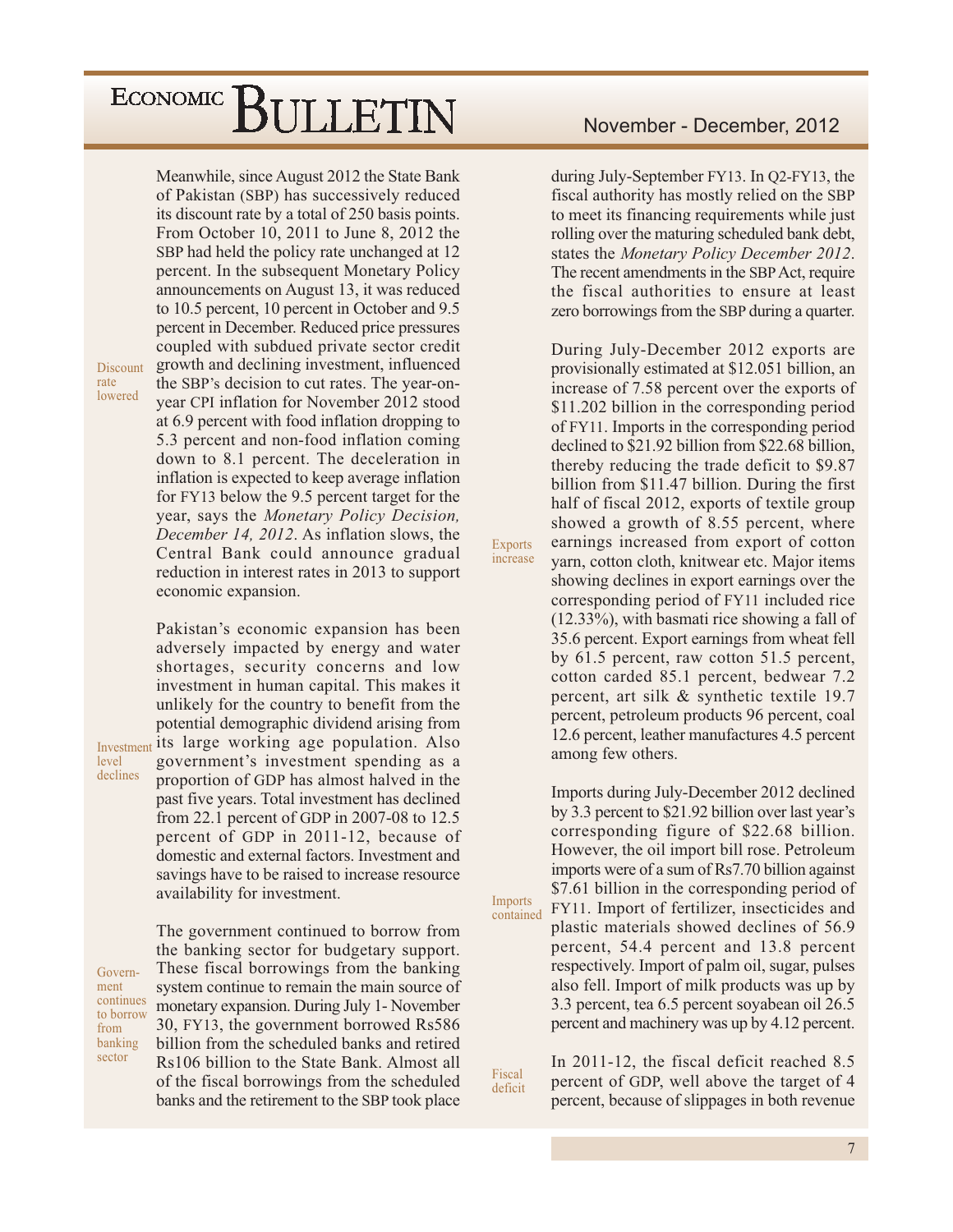and expenditure targets. For 2012-13 budget targets a deficit of 4.7 percent of GDP, but IMF expects it to be closer to 6.5 percent of GDP. Comprehensive revenue and expenditure reforms would strengthen the fiscal position. Currently tax revenue is about 10 percent of GDP, as there is general unwillingness to pay taxes, and large tax exemptions. Only about 1 percent of the population files income tax returns. On the expenditure side, subsidies and interest payments consume almost half of government revenue. Large budget deficits become difficult to finance, especially when inflows of foreign assistance become uncertain.

For FY13, tax revenues are budgeted at Rs2503.6 billion and non tax revenues at Rs730.3 billion. Of the total current expenditures of Rs2611.9 billion, 35.4 percent have been allocated for interest payments which are budgeted at Rs925.8 billion. Subsidies will receive Rs208.6 billion. Revised figures for FY12 show subsidies at Rs512.3 billion against a budgeted figure of Rs166.4 billion mainly because of substantial increase in subsidy to WAPDA. Higher spending on subsidies, security and interest has crowded out more productive spending.

The IMF in the Country Report on Pakistan February 2012 have recommended a set of measures to boost revenues and contain expenditures. They have among others suggested; A substantial increase in tax revenue is a necessary condition for sustainable deficit reduction, and another attempt should be made at implementing the reformed General Sales Tax (GST). The effort to improve tax administration and tax compliance will have to continue unabated, but in terms of revenuegenerating capacity, they cannot yield as much as a broad-based integrated GST, which could generate up to 3 percent of GDP in additional tax revenue. The authorities could also consider adopting a broader income tax regime and property taxes. On the spending side, the problems in the power sector and loss-making PSEs will need to be resolved, to remove these

large drains on budgetary funds and to make room for more productive uses of public funds, especially for health, education, and poverty alleviation through better-targeted transfers, and to improve public service delivery.

The targeted deficit reduction could be achieved with a combination of spending restraint, carryover effects of last fiscal year's measures to broaden the tax base by removing exemptions and zero ratings, collection of past due taxes, and measures to improve tax administration and tax compliance. Regarding the latter, the authorities have used risk-based tax audits and implemented a campaign to identify and bring into the tax net wealthy individuals who do not pay taxes. On the spending side, they plan to ensure that nondiscretionary spending is kept within the budget limit, and to strictly contain electricity subsidies.

The fifth Annual Report 2012 of Institute of Public Policy states, 'the present low tax to GDP ratio of around 10 percent should be gradually increased to 14 to 15 percent over the next five years or so. However, this cannot be done by simply reducing tax evasion and strengthening federal taxation. To increase the tax-to-GDP ratio by nearly 1 percent per annum, two other pre-requisites are necessary - a growth rate of at least 6 percent per annum in the economy and a major effort by provinces to increase the presently abysmal provincial tax-to-GDP ratio of 0.4 percent. This ratio, which was over 1 percent of GDP in the earlier decades of Pakistan's history, can be improved by effective taxation of property and services and institution of meaningful agricultural income tax.

Overseas workers' remittances rose during July-December FY2012-13 to \$7116.7 million, an increase of 12.5 percent against inflows of \$6325.34 million received in the corresponding period of FY2011-12. The inflow of remittances during the second half of 2012, from Saudi Arabia, UAE, USA and UK amounted to \$1960.62 million, \$1460.9 million, \$1155.54

Workers

remittan-

ces

**IMF** suggest measures to raise tax revenue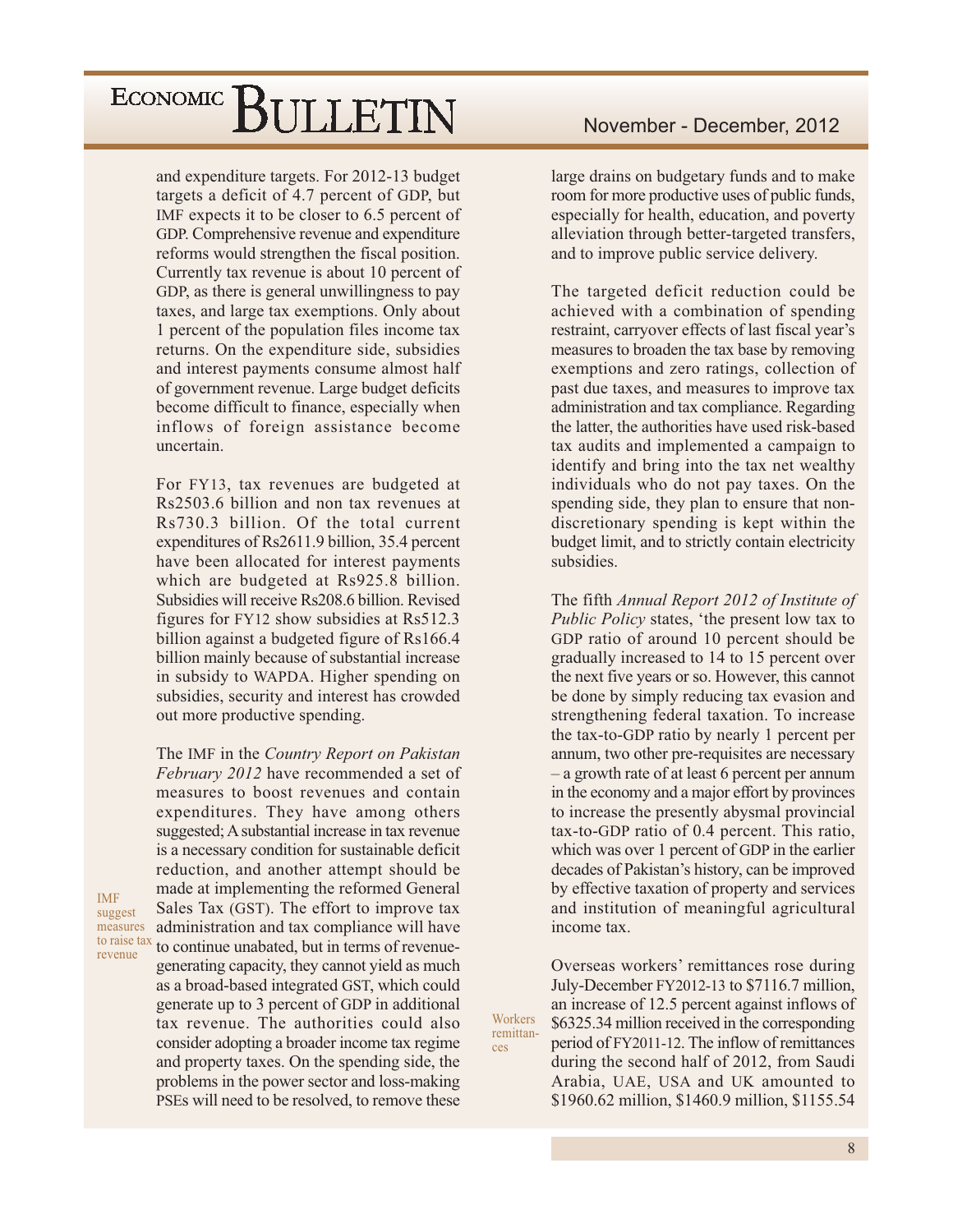million and \$1005.01 million respectively. Remittances received from Bahrain, Kuwait, Qatar and Oman amounted to \$811.2 million, an increase of 12.5 percent over \$721.2 million remitted in the second half of 2011. Remittances received from EU countries showed a marginal decline of 0.2 percent to \$188.8 million in July-December FY13 against \$189.1 million received in the corresponding period of FY12. Remittances received from Japan nearly halved to \$3.05 million against \$6.3 million earlier.

Total foreign private investment picked up during the second half of 2012 to \$690.5 million, compared with \$421.3 million in the corresponding period of 2011. During this period while inflow of foreign direct investment had declined by 3.0 percent to \$1110.7 million against \$1145.3 million earlier, the outflow of FDI had also fallen to \$547.9 investment million, resulting in a net FDI of \$562.8 million, against the corresponding period of July-December FY12, when outflow was \$614.2 million against an inflow of \$1145.3 million, resulting in net FDI of \$531.1 million. During this period foreign private investment showed a fall of \$109.8 million, resulting in \$421.3 million of total FPI.

Energy crisis

Foreign

private

The domestic economy continues to be adversely impacted by the ongoing energy shortfall. While energy consumption has grown phenomenally supplies have fallen continues short. At one point during the summers the gap between supply and demand had hit 7500 megawatts or nearly 40 percent of national demand. The system suffers from many

weaknesses. For instance there are large number of customers who don't pay their bills, there is poor recovery of dues, widespread electricity theft, transmission losses, reliance on imported oil causes inefficiencies and structural weaknesses. The biggest consumers do not pay their electricity bills, and the bills that have been paid are not enough to cover the cost of generation. There is a huge circular debt, estimated at over \$850 million which is an ongoing problem.

Along with power shortages is the gas shortfall which is affecting the industrial sector, transport and households, and subsequently impeding Pakistan's economic development. In the PIDE monograph 'Pakistan's Energy Sector: From Crisis to Crisis – Breaking the Chain', the author Ziad Alahdad writes that many countries are affected by the absence of integrated energy planning and policy formulation (IEP), which is a fundamental drawback to Pakistan's energy sector.

IEP is a means of integrating energy sector plans and policies with national objectives while ensuring close coordination between each of the energy subsectors. Tried and tested the world over, IEP develops indigenous capacity to optimize the sustainable exploitation and utilization of energy within existing resource constraints in the short, medium and long term. It is critical that policymakers in Pakistan tackle on an informed basis both the urgent and long-term problems facing the sector, and replace the primary crisis-driven approach that has hitherto dominated the scene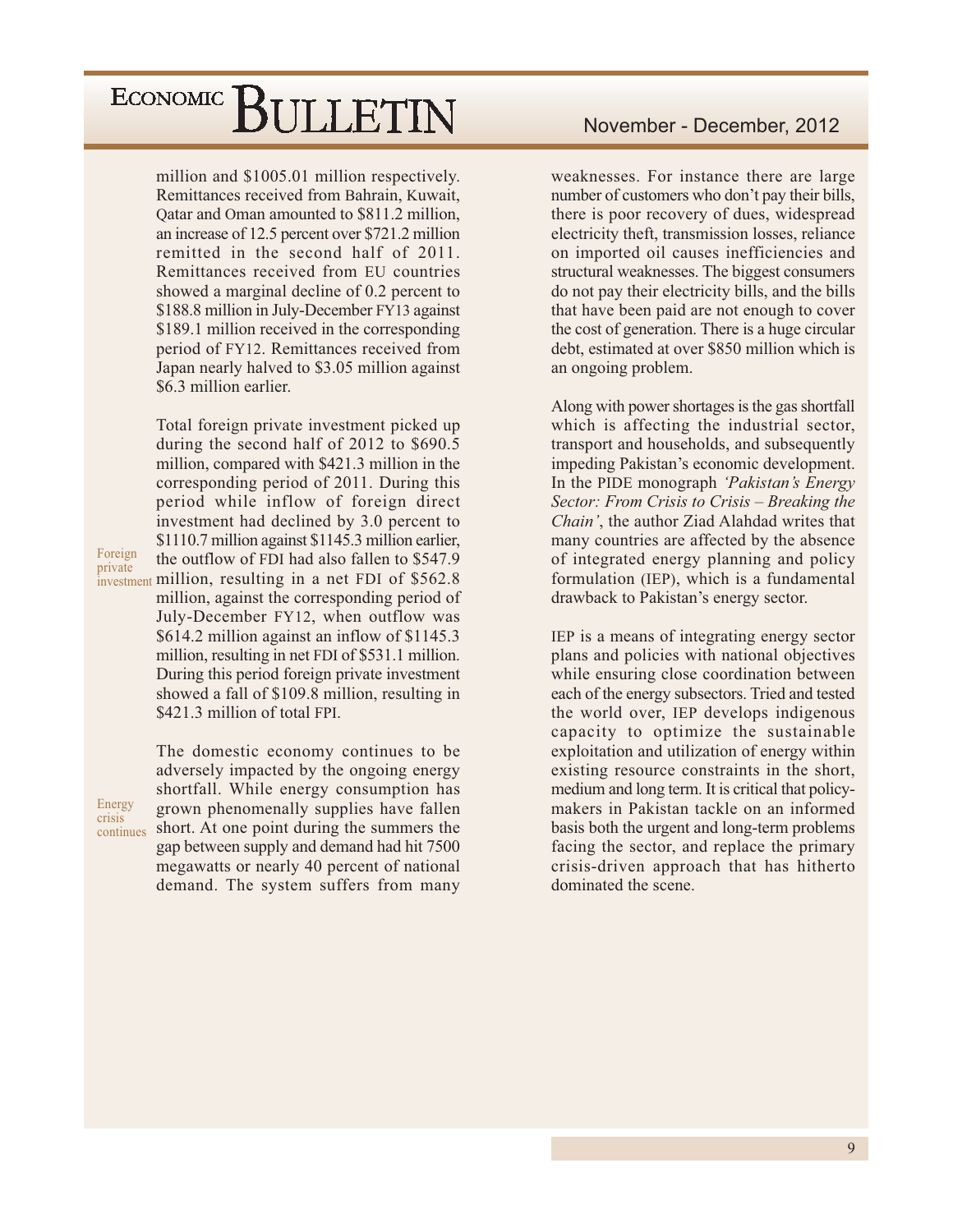### **ECONOMIC ILLET**

### November - December, 2012

Pakistan Economy - The Year 2012

















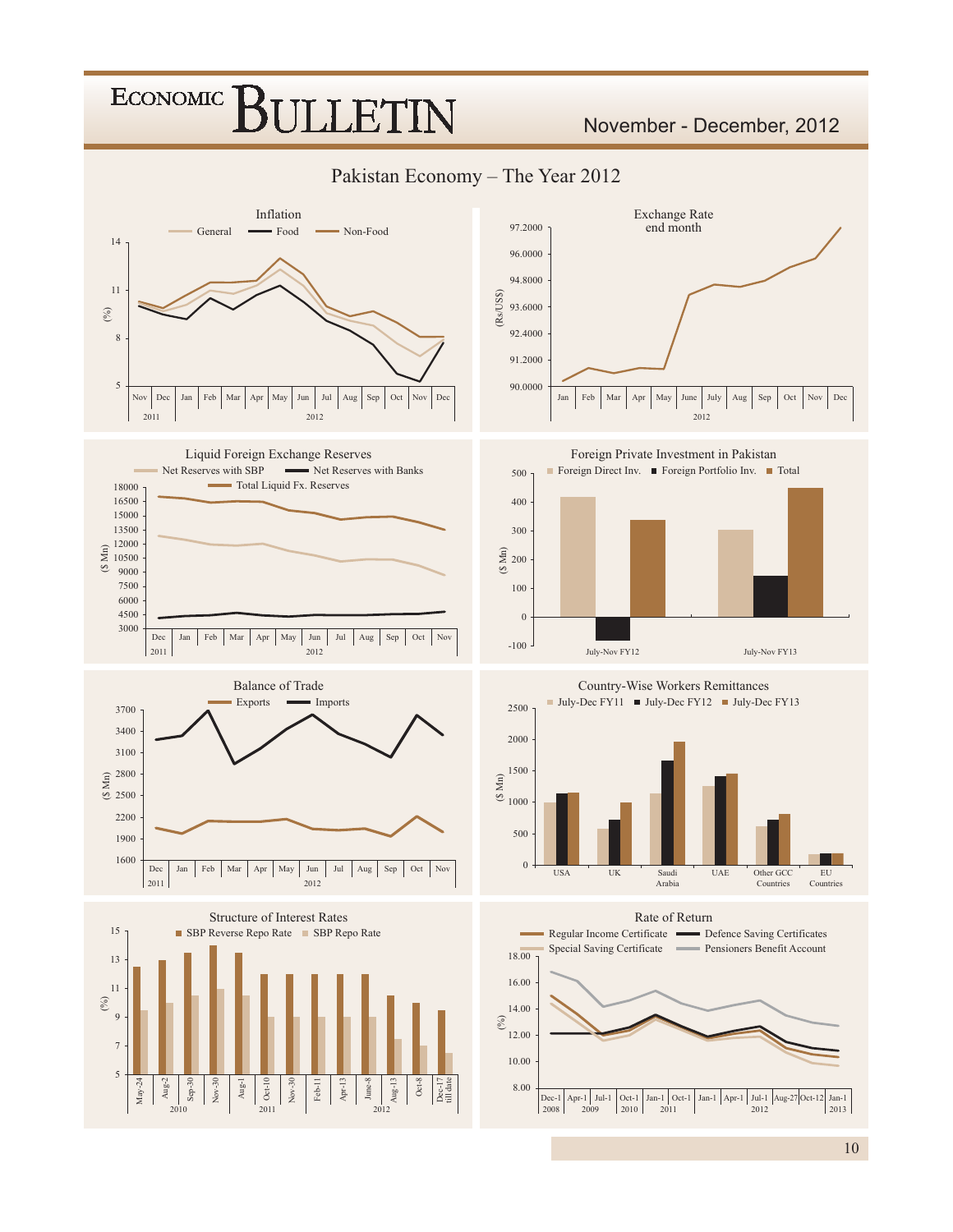### **ECONOMIC JETN**

### November - December, 2012



11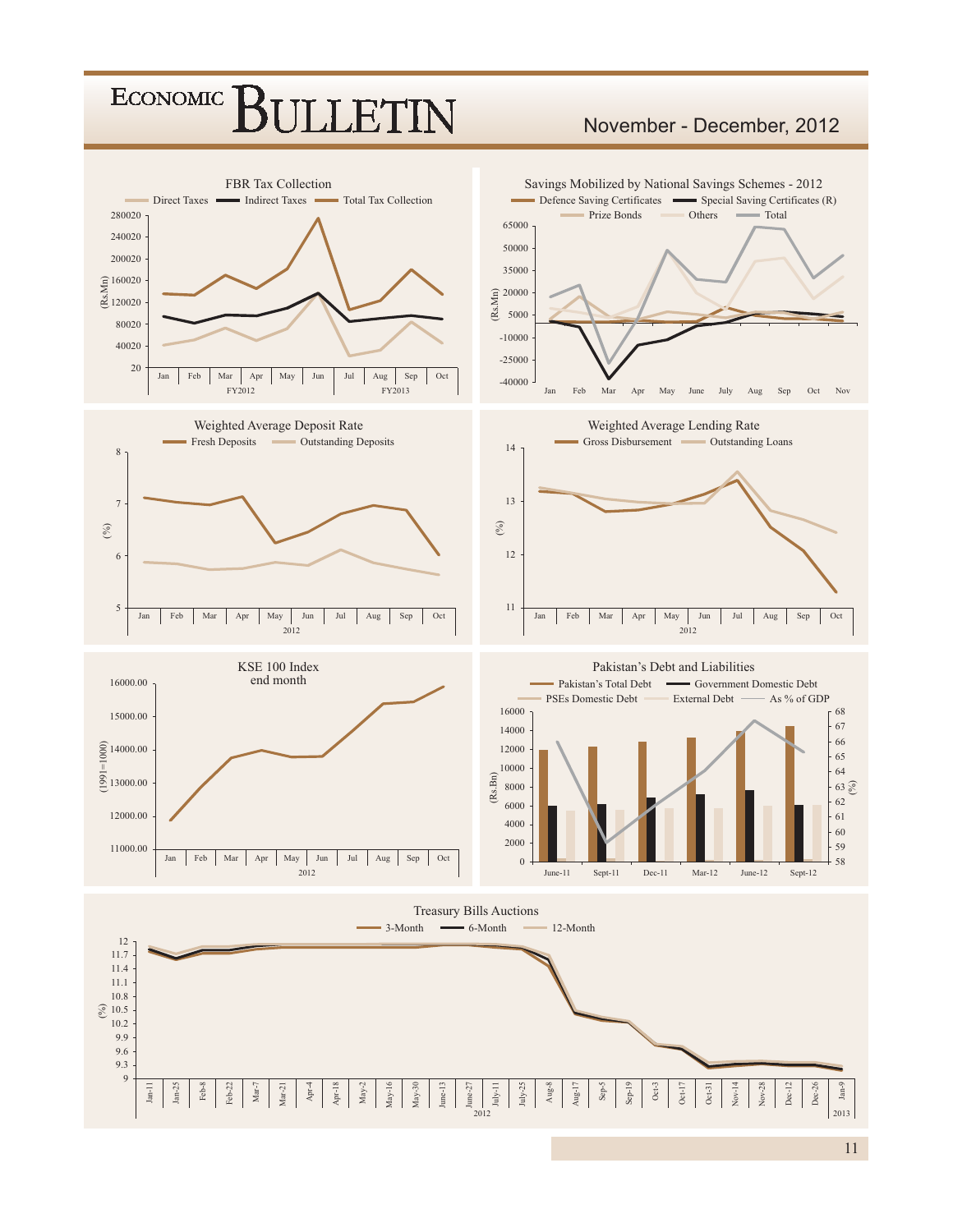### **The Changing World of Oil**

oil flows,

usage

The International Energy Agency (IEA) in its annual World Energy Outlook 2012 predicts US oil output to surpass Saudi Arabia in the next decade with prospects to become a net oil exporter. Presently US imports 20 percent of its total energy, which is predicted to become largely self sufficient by 2035. The increased supplies of crude from the US would be driven by a new technology of crude oil extraction known as hydraulic fracturing or fracking. This involves pumping huge amounts of water underground alongwith sand and some chemicals. The pressure breakups shale formations and releases oil. This method has allowed access to oil within rock formations which just a few years ago geologists deemed impenetrable.

IEA is not alone in these forecasts. OPEC and the UN Energy Information Administration is predicting a sharp rise in US oil production in the coming years. US oil production is expected to be at 11.1 million barrels a day in 2020, up from 8.1 million in 2011. Saudi Arabia's production, meanwhile, will decline from 11.1 million barrels per day to 10.6 million barrels per day. By around 2020, the US will have a changed role in global energy trade. It will overtake Saudi Arabia and is projected to become the largest global oil production producer and start to see the impact of new fuel-efficiency measures in transport. The result is a continued fall in US oil imports to the extent that North America becomes a net oil exporter. With regard to natural gas, by 2015, the US should be producing 679 billion cubic meters of natural gas, up from 604 billion cubic meters in 2010. This would surpass Russia's output which is projected to reach 675 billion cubic meters in

In the

oil

to rise

three years.

coming years US

> World oil demand was forecast to grow steadily, reaching 99.7 million barrels a day by 2035, up from 87.4 million barrels a day in 2011. China alone will account for 50 percent of the increase in world oil demand

between now and 2035. Increased energy saving measures could cut worldwide oil demand by almost 13 million barrels a day by 2035. If the efficiency measures suggested by the IEA are enacted in full, the increase in world energy demand over the period would be halved.

By 2035, almost 90 percent of Middle Eastern oil will flow to Asia says the IEA. And although the US will shrink its per capita use of fossil fuels, the nation will remain among the highest energy users in the world, the Report said. New fuel efficiency standards for automobiles, alongwith increased usage of renewable energy and biofules, will cut the nation's per capita Changes in use of fossil fuel energy 17 percent between 2010–2035. Decreasing domestic consumption and increasing production would allow US

energy companies to sell more of their oil elsewhere. A report shows unconventional oil and natural gas drilling will generate jobs. It probably supports 1.7 million jobs. The report projects that number will increase to 3 million jobs by 2020. Another consequence of this new opportunity would be revival of manufacturing in the US.

This turnaround in the US oil industry will weigh upon Opec nations. Opec however, will continue to be the powerhouse of global production, but where they lose the US they will gain customers from rapidly developing nations, and a growing portion of its output will go to these nations. China and India for example, will require more oil and natural gas as the nations become more developed.

The Report estimates that by 2035, nearly 90 percent of Middle East oil exports will head for Asia. This shift would require Asian countries to put more resources towards Direction of oil trade keeping strategic shipping routes of oil secure, to change says the Report. As the direction of

international oil trade switches towards Asia, it would put a focus on the security of the strategic routes that bring Middle East oil to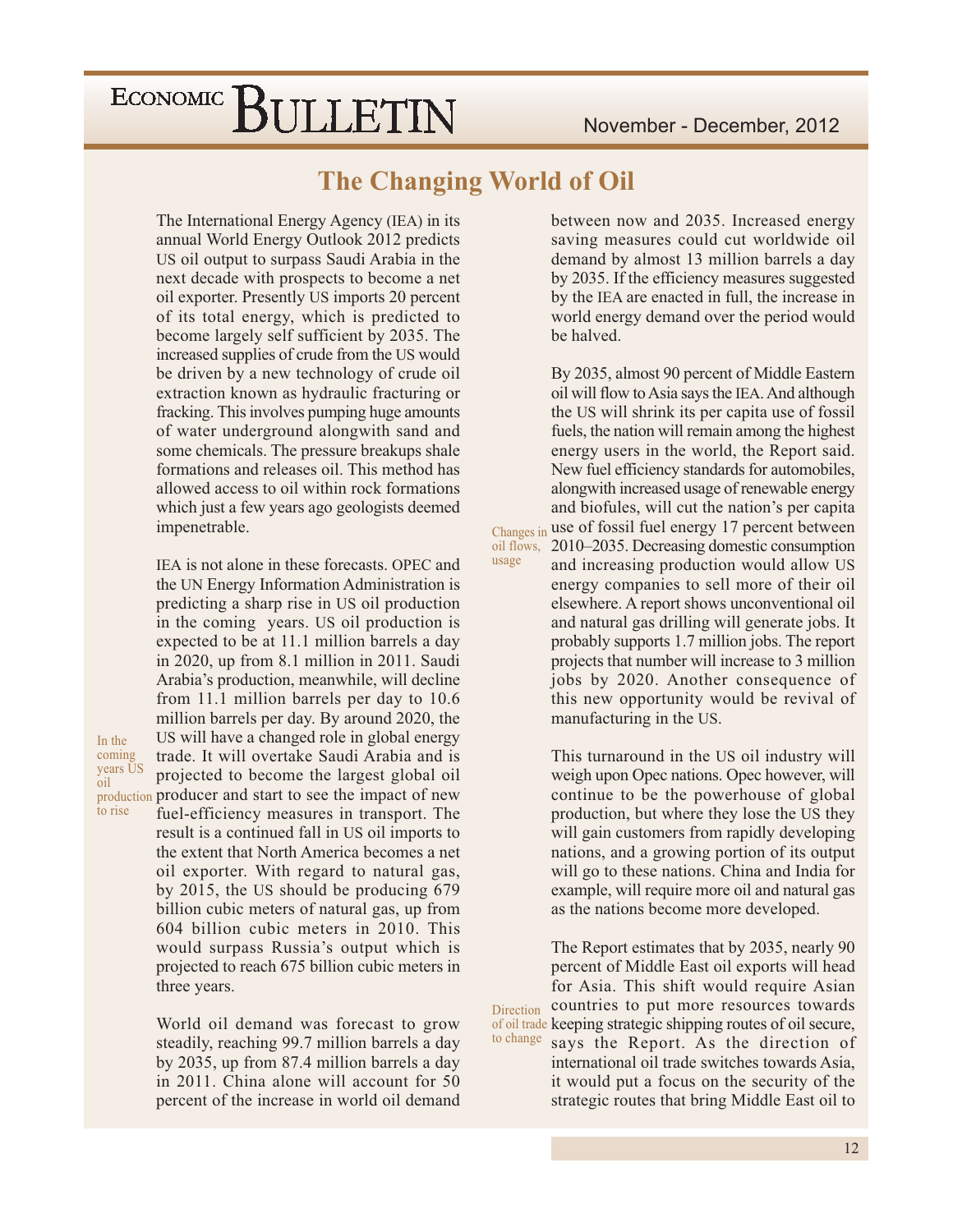Asian markets. Another effect of the altered energy landscape is a large variance in natural gas prices. Natural gas prices in Europe are five times higher than in the United States and Asia's are eight times greater. As more gas becomes available for global export, prices outside the US should go down.

The overall demand for energy is expected to grow from 12380 million tons of oil equivalent (Mtoe) in 2010 to 16730 Mtoe in 2035, an increase driven by the rise in living standards in China, India and the Middle East.

The US Energy Information Administration

Implicatio ns of oil output

in its weekly analysis issued on December 19, 2012 says a higher level of US oil production can significantly boost the US economy and also hold down global oil prices through its effect on global crude oil and product market higher US balances. However, regardless of how much the United States is able to reduce its reliance on imported oil through increased domestic production, it will not be insulated from developments that affect the global oil market. And Saudi Arabia will likely continue its role as the only holder of significant spare oil production capacity among world oil producers.

As oil imports in the world's biggest consumer declines, the trade balance would be impacted in a positive way. The value of the dollar would be affected. The dollar will see a sustained rise in value as the US lowers its trade deficit on the back of oil exports rather than oil imports. A lower trade deficit in the US has a huge positive affect on the dollar. A sustained strong dollar will pull down value of many commodities, including gold. Gold prices that have doubled since 2008 on the back of worries of value of the dollar will come down as the dollar strengthens and inflation expectations fall sharply on stable to lower oil prices.

Lower oil prices would help many economies build their infrastructure. Countries which are net oil importers will benefit from stable to lower oil prices. Expenditure on the import of oil consumes a major chunk of the import bill of many developing countries. Lower bill would help reduce the trade deficit.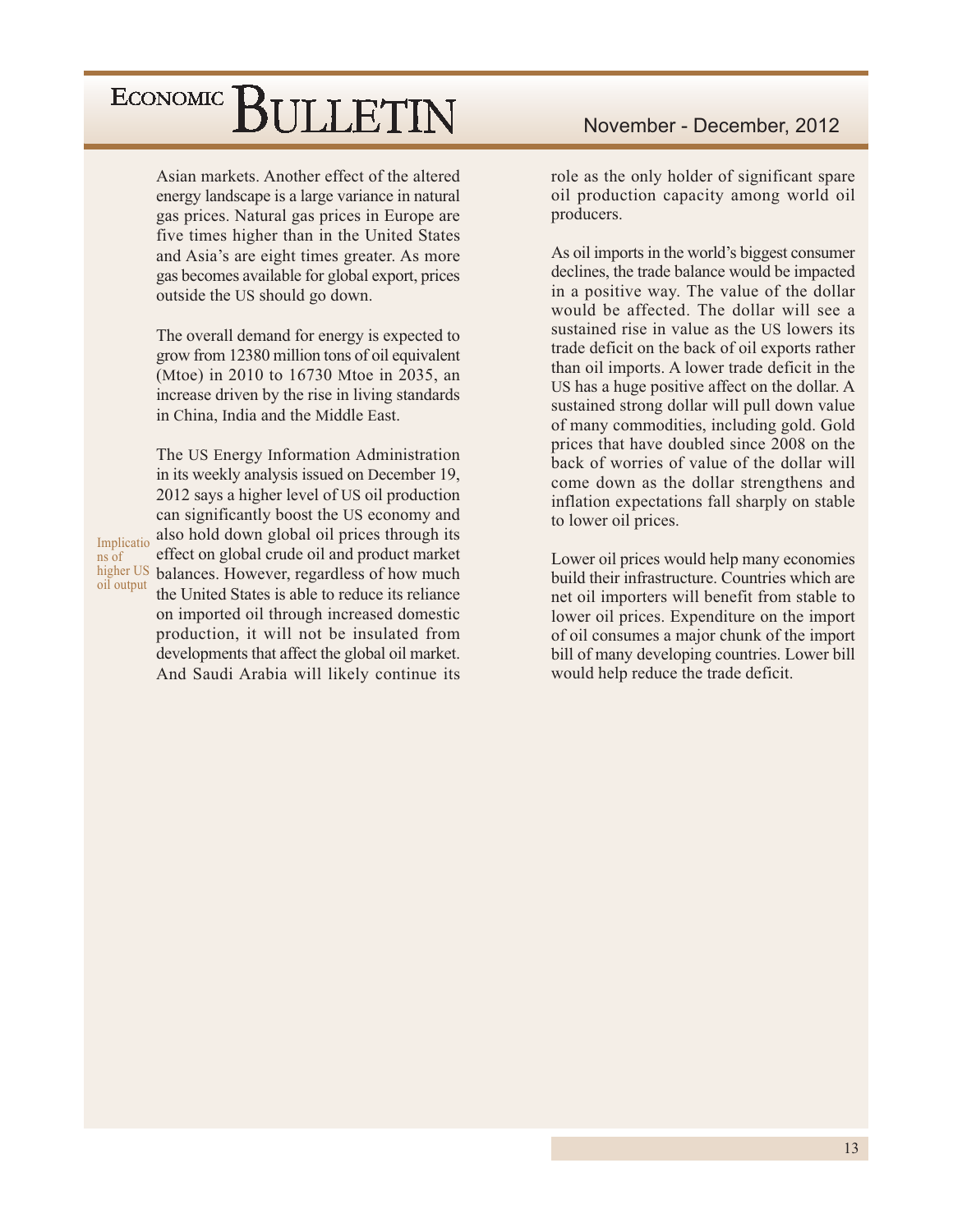#### Crude Oil Reserves ■ USA ■ Saudi Arabia  $260000 \\ 240000$  $\begin{array}{r}\n 200000 \\
\fbox{m} 180000 \\
\fbox{m} 140000 \\
\hbox{m} 140000 \\
\fbox{m} 120000 \\
\fbox{m} 100000 \\
\hbox{m} 00000\n \end{array}$  $\theta$







### November - December, 2012







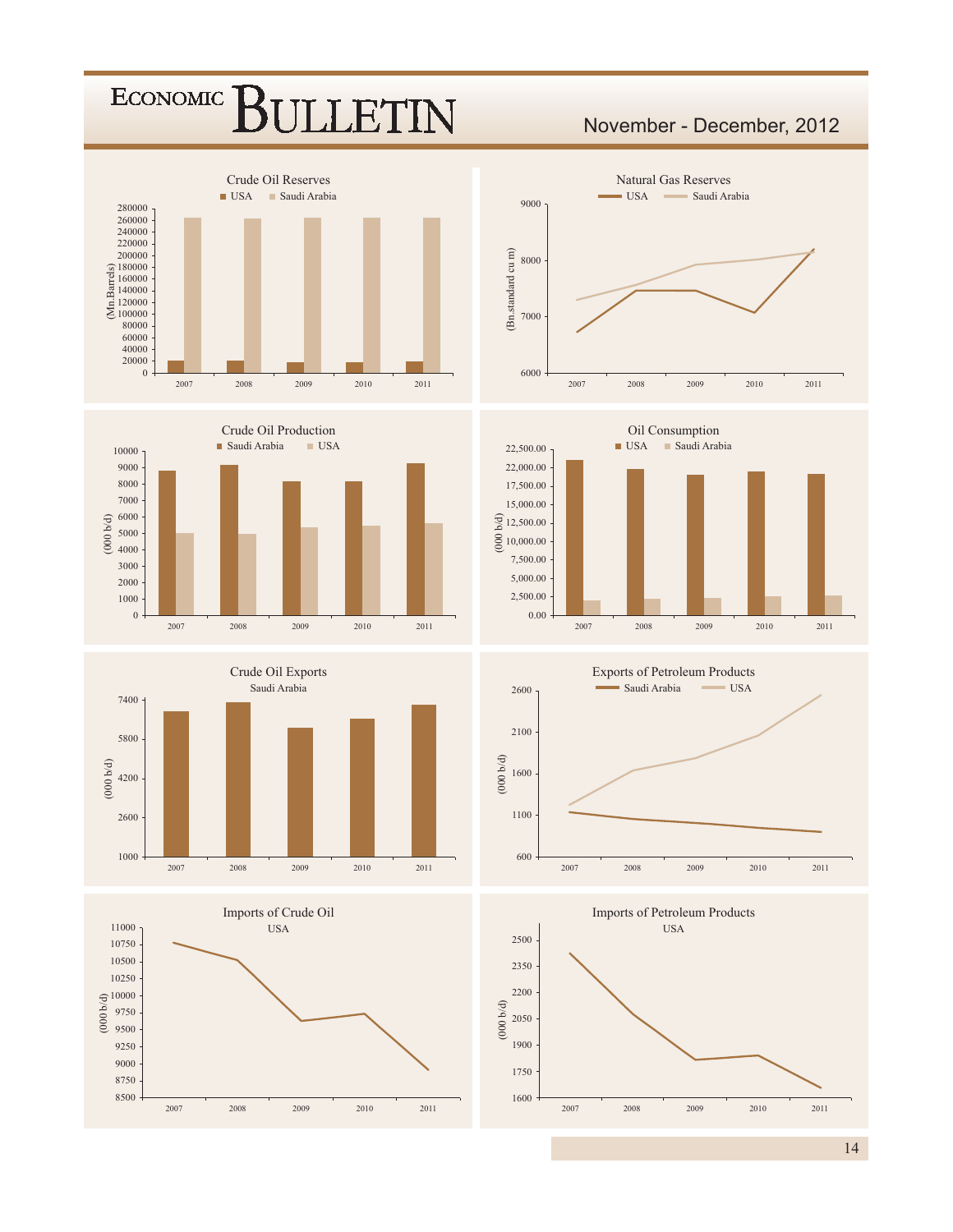### **Quarterly Performance of Selected Banks - 2012**

|                                  |                                         |                                 |               |                |                    |                |                  | JUATIETLY PETIOPINANCE OI SEIECIEU DANKS – 2012 |                   |                   | (Rs. Bn)      |
|----------------------------------|-----------------------------------------|---------------------------------|---------------|----------------|--------------------|----------------|------------------|-------------------------------------------------|-------------------|-------------------|---------------|
|                                  |                                         |                                 |               |                | Major Banks        |                |                  |                                                 |                   | Provincial Banks  |               |
|                                  |                                         | National<br>Bank of<br>Pakistan | Habib<br>Bank | United<br>Bank | <b>MCB</b><br>Bank | Allied<br>Bank | Bank<br>Al-Falah | Standard<br>Chartered<br>Bank                   | Bank of<br>Punjab | Bank of<br>Khyber | Sindh<br>Bank |
| <b>Assets</b><br>2011<br>2012    | December                                | 1149.6                          | 1063.9        | 778.1          | 653.2              | 515.7          | 468.2            | 356.4                                           | 281.0             | 68.4              | 47.7          |
| Q1                               | March                                   | 1129.7                          | 1119.5        | 818.3          | 666.6              | 532.5          | 469.1            | 363.7                                           | 269.8             | 65.3              | 47.0          |
| Q <sub>2</sub>                   | June                                    | 1162.8                          | 1227.0        | 852.6          | 686.1              | 556.3          | 494.6            | 357.2                                           | 288.7             | 69.9              | 50.7          |
| $Q_3$<br><b>Deposits</b>         | September                               | 1166.8                          | 1303.6        | 854.7          | 761.3              | 601.1          | 515.7            | 385.9                                           | 302.4             | 76.9              | 64.8          |
| 2011<br>2012                     | December                                | 927.4                           | 875.3         | 613.0          | 491.2              | 399.6          | 401.2            | 236.0                                           | 237.9             | 45.5              | 23.5          |
| Q <sub>1</sub>                   | March                                   | 875.0                           | 901.5         | 614.0          | 512.1              | 418.0          | 404.7            | 247.3                                           | 230.6             | 49.9              | 20.8          |
| Q <sub>2</sub>                   | June<br>September                       | 945.6<br>889.7                  | 1022.8        | 685.4          | 529.4              | 454.6<br>455.7 | 422.4<br>418.8   | 249.4                                           | 261.7             | 54.5              | 30.3          |
| $Q_3$<br><b>Advances</b>         |                                         |                                 | 1036.5        | 653.1          | 541.6              |                |                  | 267.4                                           | 242.1             | 58.5              | 29.3          |
| 2011<br>2012                     | December                                | 525.0                           | 416.3         | 325.3          | 225.8              | 244.4          | 198.5            | 129.6                                           | 127.1             | 22.3              | 7.3           |
| Q1                               | March                                   | 542.7                           | 429.5         | 345.4          | 230.5              | 242.8          | 200.2            | 138.6                                           | 125.5             | 19.2              | 9.9           |
| Q <sub>2</sub>                   | June                                    | 578.2                           | 446.5         | 357.7          | 241.0              | 260.7          | 216.6            | 135.3                                           | 136.4             | 27.4              | 17.1          |
| $Q_3$<br>Investment              | September                               | 583.7                           | 437.2         | 355.5          | 228.3              | 251.3          | 211.7            | 138.5                                           | 137.1             | 26.5              | 17.5          |
| 2011<br>2012                     | December                                | 319.5                           | 399.9         | 294.4          | 316.7              | 195.7          | 166.5            | 104.4                                           | 92.6              | 36.7              | 26.1          |
| Q <sub>1</sub>                   | March                                   | 308.3                           | 480.7         | 331.2          | 327.6              | 174.6          | 169.2            | 120.6                                           | 88.0              | 37.8              | 26.8          |
| Q <sub>2</sub>                   | June                                    | 304.7                           | 541.9         | 322.8          | 327.5              | 199.1          | 182.4            | 116.3                                           | 94.5              | 30.1              | 24.1          |
| $Q_3$<br><b>Equity</b>           | September                               | 305.6                           | 617.2         | 347.1          | 415.2              | 256.7          | 205.9            | 134.3                                           | 115.0             | 39.6              | 36.0          |
| 2011<br>2012                     | December                                | 110.5                           | 93.5          | 70.6           | 78.9               | 37.6           | 22.8             | 51.3                                            | $-6.9$            | 9.7               | 10.7          |
| Q1                               | March                                   | 102.8                           | 95.1          | 68.4           | 81.8               | 38.5           | 21.7             | 49.0                                            | $-6.7$            | 10.0              | 10.9          |
| Q <sub>2</sub>                   | June                                    | 107.0                           | 101.5         | 72.9           | 84.8               | 40.2           | 23.1             | 49.9                                            | $-6.5$            | 10.2              | 11.1          |
| $Q_3$<br><b>Interest Income</b>  | September                               | 110.9                           | 102.6         | 75.3           | 86.5               | 41.6           | 24.2             | 49.0                                            | $-6.2$            | 10.5              | 10.8          |
| 2011<br>2012                     | December                                | 95.3                            | 96.4          | 70.4           | 68.1               | 51.8           | 44.3             | 32.0                                            | 20.6              | 6.9               | 3.7           |
| Q1                               | March                                   | 24.8                            | 26.0          | 18.0           | 17.5               | 12.0           | 11.1             | 7.7                                             | 6.0               | 1.7               | 1.2           |
| Q <sub>2</sub><br>$Q_3$          | June                                    | 25.2<br>25.2                    | 27.4<br>29.5  | 18.6<br>19.2   | 16.9<br>17.4       | 12.4<br>12.6   | 11.6<br>12.0     | 7.4<br>8.5                                      | 5.8<br>6.6        | 1.7<br>1.9        | 1.3<br>4.2    |
| <b>Interest Expense</b>          | September                               |                                 |               |                |                    |                |                  |                                                 |                   |                   |               |
| 2011<br>2012                     | December                                | 48.5                            | 41.6          | 31.0           | 23.6               | 26.6           | 25.7             | 11.4                                            | 21.0              | 4.6               | 2.2           |
| Q1                               | March                                   | 14.6                            | 12.2          | 8.1            | 6.8                | 7.1            | 6.5              | 2.8                                             | 5.5               | 1.2               | 0.8           |
| Q <sub>2</sub><br>$Q_3$          | June<br>September                       | 14.4<br>15.4                    | 13.0<br>15.4  | 8.9<br>9.3     | 6.7<br>7.1         | 7.3<br>8.2     | 7.1<br>7.3       | 2.8<br>3.0                                      | 5.4<br>5.9        | 1.1<br>1.1        | 0.9<br>2.7    |
|                                  | <b>Net Interest Income</b>              |                                 |               |                |                    |                |                  |                                                 |                   |                   |               |
| 2011<br>2012                     | December                                | 46.8                            | 54.9          | 39.4           | 44.5               | 25.2           | 18.6             | 20.5                                            | $-0.4$            | 2.4               | 1.5           |
| QI                               | March                                   | 10.9                            | 13.8          | 9.6            | 10.7               | 4.9            | 4.6              | 4.9                                             | 0.5               | 0.6               | 0.4           |
| Q <sub>2</sub><br>O <sub>3</sub> | June                                    | 10.8<br>9.8                     | 14.5<br>14.1  | 17.7<br>9.9    | 10.2<br>10.3       | 5.1            | 4.5              | 4.6<br>5.5                                      | 0.5<br>0.7        | 0.6               | 0.5           |
|                                  | September<br><b>Non Interest Income</b> |                                 |               |                |                    | 4.4            | 4.8              |                                                 |                   | 0.8               | 1.4           |
| 2011<br>2012                     | December                                | 19.3                            | 12.1          | 12.7           | 8.1                | 6.9            | 5.4              | 6.2                                             | 1.9               | 0.7               | 0.2           |
| Q1                               | March                                   | 3.9                             | 3.1           | 4.1            | 2.4                | 2.9            | 1.5              | 1.7                                             | 0.5               | 0.2               | 0.05          |
| Q <sub>2</sub>                   | June<br>September                       | 6.6<br>5.4                      | 3.2<br>2.8    | 3.6<br>5.5     | 2.8<br>1.7         | 4.0<br>3.8     | 1.6<br>2.0       | 1.6<br>2.1                                      | 0.7<br>$1.0\,$    | 0.2<br>$0.2\,$    | 0.07<br>0.3   |
| Q3<br>Admn. Expense              |                                         |                                 |               |                |                    |                |                  |                                                 |                   |                   |               |
| 2011<br>2012                     | December                                | 30.1                            | 27.1          | 19.8           | 15.6               | 13.2           | 13.8             | 13.2                                            | 3.9               | 1.5               | 0.5           |
| QI                               | March                                   | 7.9                             | 6.4           | 5.5            | 4.1                | 3.3            | 3.5              | 3.4                                             | 1.0               | 0.4               | 0.2           |
| Q <sub>2</sub>                   | June<br>September                       | 8.6                             | 7.6<br>7.1    | 5.8            | 4.1                | 3.5            | $4.0\,$          | 3.5                                             | 1.1               | 0.4               | 0.3           |
| $Q_3$<br>Profit/(Loss) B.T       |                                         | 8.5                             |               | 6.1            | 4.0                | 3.6            | 4.0              | 3.5                                             | 1.1               | 0.4               | $0.8\,$       |
| 2011<br>2012                     | December                                | 26.0                            | 32.0          | 24.2           | 31.5               | 15.1           | 5.4              | 8.4                                             | 0.5               | 1.3               | 1.1           |
| Q <sub>I</sub>                   | March                                   | 6.8                             | 9.3           | 7.2            | 8.7                | 4.4            | 1.8              | 2.4                                             | 0.2               | 0.3               | 0.2           |
| Q <sub>2</sub>                   | June                                    | 4.9                             | 8.7           | 6.6            | 8.6                | 5.0            | 1.8              | 1.5                                             | 0.4               | 0.4               | 0.3           |
| $Q_3$<br>Profit/(Loss) A.T       | September                               | 5.1                             | 8.2           | 7.2            | 8.2                | 3.3            | 1.6              | 3.1                                             | 0.4               | 0.5               | 0.9           |
| 2011<br>2012                     | December                                | 17.6                            | 20.7          | 15.5           | 19.4               | 10.1           | 3.5              | 5.4                                             | 0.3               | 0.9               | 0.7           |
| QI                               | March                                   | 4.6                             | 5.6           | 4.9            | 5.6                | 3.0            | 1.2              | 1.6                                             | 0.1               | 0.2               | 0.1           |
| Q <sub>2</sub>                   | June                                    | 3.6                             | 5.3           | 4.5            | 5.7                | 3.6            | 1.1              | 1.0                                             | 0.3               | 0.2               | 0.2           |
| Q3                               | September                               | 3.6                             | 4.9           | 4.7            | 5.3                | 2.8            | 1.1              | 2.0                                             | 0.2               | 0.3               | 0.6           |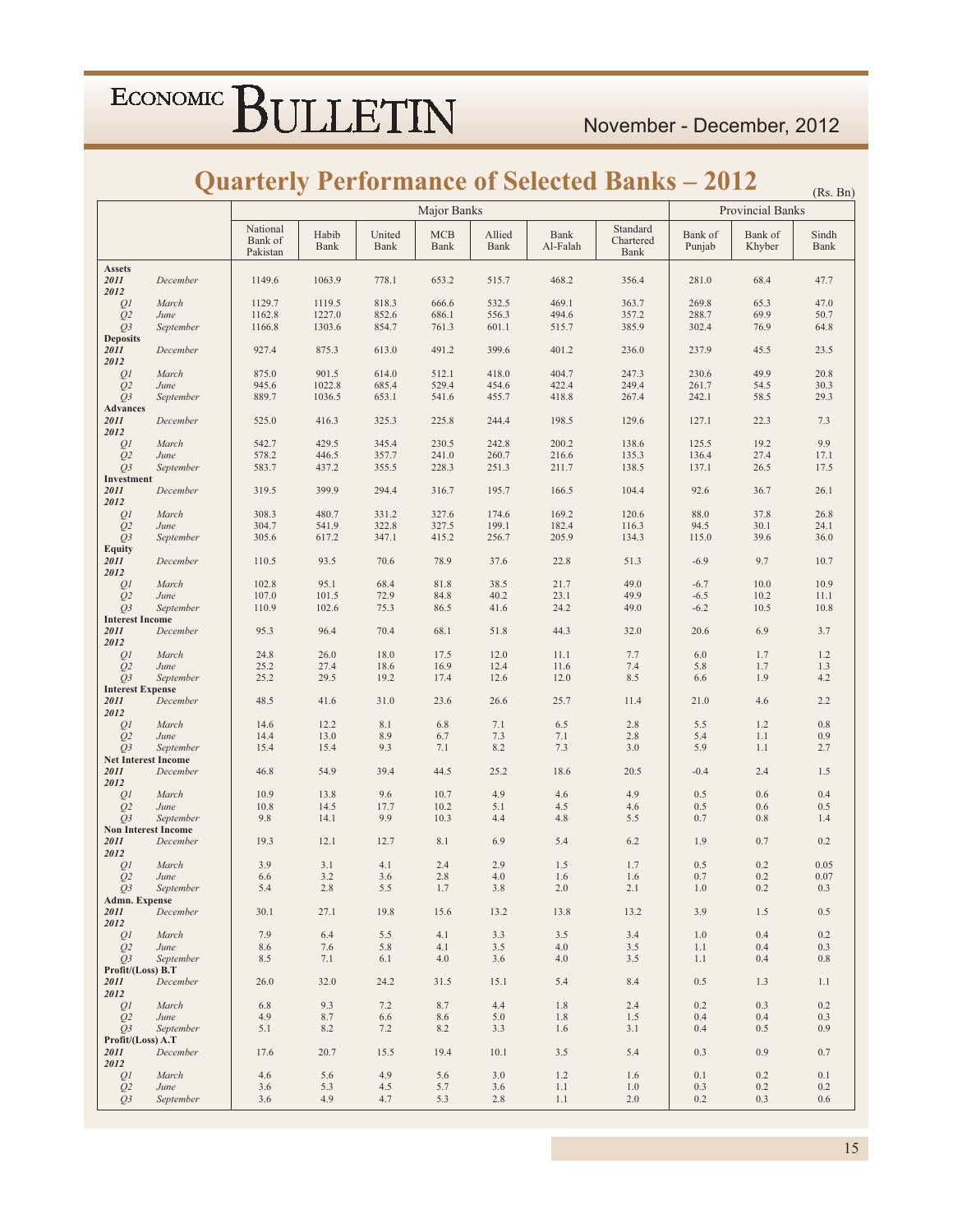### November - December, 2012

|                                  |                            | Domestic Private Banks    |                |                             |                |                               |                |                            |            |                                 |            |                |
|----------------------------------|----------------------------|---------------------------|----------------|-----------------------------|----------------|-------------------------------|----------------|----------------------------|------------|---------------------------------|------------|----------------|
|                                  |                            | Askari<br>Bank<br>Limited | Faysal<br>Bank | Bank<br>Al-Habib<br>Limited | Soneri<br>Bank | Habib<br>Metropolitan<br>Bank | Summit<br>Bank | <b>KASB</b><br><b>Bank</b> | Silkbank   | Samba<br><b>Bank</b><br>Limited | <b>NIB</b> | Meezan<br>Bank |
| <b>Assets</b>                    |                            |                           |                |                             |                |                               |                |                            |            |                                 |            |                |
| 2011                             | December                   | 343.8                     | 292.6          | 384.3                       | 129.7          | 288.2                         | 119.3          | 71.3                       | 90.7       | 31.3                            | 154.8      | 200.5          |
| 2012<br>Q1                       | March                      | 344.3                     | 301.3          | 398.9                       | 132.0          | 278.1                         | 120.0          | 109.8                      | 90.0       | 29.5                            | 161.6      | 205.6          |
| Q <sub>2</sub>                   | June                       | 341.9                     | 298.7          | 397.1                       | 148.4          | 267.2                         | 119.2          | 83.5                       | 90.9       | 32.4                            | 143.2      | 224.0          |
| $Q_3$                            | September                  | 358.7                     | 300.7          | 449.8                       | 137.6          | 301.1                         | 129.2          | 87.4                       | 86.6       | 32.8                            | 189.9      | 238.8          |
| <b>Deposits</b>                  |                            |                           |                |                             |                |                               |                |                            |            |                                 |            |                |
| 2011                             | December                   | 291.5                     | 214.6          | 302.1                       | 99.7           | 185.4                         | 89.6           | 61.3                       | 64.1       | 17.7                            | 85.5       | 170.0          |
| 2012<br>QI                       | March                      | 280.7                     | 215.4          | 313.9                       | 103.9          | 191.5                         | 85.7           | 91.8                       | 68.5       | 18.0                            | 81.5       | 175.8          |
| Q <sub>2</sub>                   | June                       | 294.5                     | 236.5          | 317.2                       | 115.3          | 208.6                         | 89.0           | 73.5                       | 70.9       | 20.5                            | 90.2       | 194.4          |
| Q <sub>3</sub>                   | September                  | 293.2                     | 227.1          | 319.5                       | 112.2          | 216.5                         | 87.7           | 71.2                       | 67.4       | 20.9                            | 88.2       | 207.6          |
| <b>Advances</b>                  |                            |                           |                |                             |                |                               |                |                            |            |                                 |            |                |
| 2011<br>2012                     | December                   | 150.7                     | 148.2          | 114.9                       | 65.3           | 109.7                         | 56.0           | 28.4                       | 49.9       | 15.8                            | 60.8       | 59.2           |
| Q <sub>1</sub>                   | March                      | 148.0                     | 160.8          | 125.9                       | 68.5           | 112.1                         | 57.2           | 29.3                       | 50.9       | 15.7                            | 63.4       | 61.2           |
| Q <sub>2</sub>                   | June                       | 155.2                     | 168.8          | 121.6                       | 67.5           | 111.4                         | 56.2           | 30.4                       | 51.3       | 13.7                            | 64.1       | 52.6           |
| $Q_3$                            | September                  | 148.5                     | 174.8          | 136.8                       | 69.0           | 108.4                         | 53.2           | 31.0                       | 49.7       | 13.7                            | 63.8       | 56.1           |
| Investment                       |                            |                           |                |                             |                |                               |                |                            |            |                                 |            |                |
| 2011<br>2012                     | December                   | 133.8                     | 93.4           | 223.0                       | 45.8           | 147.5                         | 36.2           | 16.9                       | 17.5       | 9.7                             | 49.6       | 98.5           |
| QI                               | March                      | 137.3                     | 91.7           | 224.8                       | 43.4           | 127.7                         | 37.0           | 39.7                       | 17.0       | 5.2                             | 66         | 110.4          |
| Q <sub>2</sub>                   | June                       | 133.7                     | 80.4           | 232.5                       | 59.7           | 120.4                         | 35.7           | 25.1                       | 16.4       | 9.0                             | 45.3       | 133.0          |
| Q3                               | September                  | 147.5                     | 77.2           | 269.2                       | 47.9           | 156.4                         | 48.0           | 34.3                       | 12.1       | 10.7                            | 90.7       | 147.1          |
| <b>Equity</b><br>2011            | December                   | 16.5                      | 17.8           | 17.8                        | 10.2           | 24.2                          | 5.6            | 2.7                        | 5.5        | 8.2                             | 13.6       | 13.3           |
| 2012                             |                            |                           |                |                             |                |                               |                |                            |            |                                 |            |                |
| Q1                               | March                      | 17.1                      | 18.0           | 16.9                        | 10.8           | 23.5                          | 5.0            | 2.5                        | 5.6        | 8.2                             | 13.4       | 14.2           |
| Q <sub>2</sub>                   | June                       | 17.5                      | 18.2           | 18.2                        | 11.7           | 24.5                          | 4.6            | 2.9                        | 5.7        | 8.2                             | 13.4       | 15.2           |
| Q3                               | September                  | 17.9                      | 18.7           | 19.6                        | 11.4           | 25.5                          | 4.3            | 2.9                        | 5.5        | 8.4                             | 13.0       | 14.6           |
| <b>Interest Income</b><br>2011   | December                   | 32.8                      | 28.8           | 36.5                        | 12.9           | 27.2                          | 9.5            | 4.5                        | 8.4        | 3.4                             | 14.2       | 18.0           |
| 2012                             |                            |                           |                |                             |                |                               |                |                            |            |                                 |            |                |
| Q1                               | March                      | 8.5                       | 6.8            | 10.5                        | 3.4            | 6.9                           | 2.8            | 1.5                        | 2.2        | 0.7                             | 3.4        | 5.0            |
| Q <sub>2</sub>                   | June                       | 8.5                       | 7.3            | 10.3                        | 3.6            | 6.4                           | 2.8            | 1.6                        | 2.3        | 0.7                             | 3.6        | 5.3            |
| $Q_3$<br><b>Interest Expense</b> | September                  | 8.3                       | 7.5            | 10.5                        | 3.6            | 7.0                           | 2.7            | 1.8                        | 2.1        | 0.8                             | 3.4        | 5.7            |
| 2011                             | December                   | 22.7                      | 19.6           | 22.4                        | 9.0            | 19.5                          | 9.0            | 5.0                        | 6.5        | 1.9                             | 12.2       | 8.7            |
| 2012                             |                            |                           |                |                             |                |                               |                |                            |            |                                 |            |                |
| QI                               | March                      | 6.2                       | 5.1            | 6.8                         | 2.3            | 4.7                           | 2.7            | 1.1                        | 1.8        | 0.4                             | 2.8        | 2.5            |
| Q <sub>2</sub><br>Q <sub>3</sub> | June<br>September          | 6.2<br>5.8                | 4.9<br>5.1     | 6.5<br>6.4                  | 2.4<br>2.2     | 4.2<br>4.9                    | 2.7<br>2.5     | 1.0<br>1.0                 | 1.8<br>1.6 | 0.4<br>0.5                      | 2.8<br>2.7 | 2.7<br>3.0     |
| <b>Net Interest Income</b>       |                            |                           |                |                             |                |                               |                |                            |            |                                 |            |                |
| 2011                             | December                   | 10.1                      | 9.2            | 14.1                        | 3.9            | 7.7                           | 0.5            | $-0.5$                     | 1.9        | 1.4                             | 2.0        | 9.4            |
| 2012                             |                            |                           |                |                             |                |                               |                |                            |            |                                 |            |                |
| Q <sub>1</sub><br>Q <sub>2</sub> | March<br>June              | 2.4<br>2.3                | 1.7<br>2.3     | 3.7<br>3.8                  | 1.1<br>1.2     | 2.2<br>2.2                    | 0.1<br>0.1     | 0.5<br>0.6                 | 0.4<br>0.5 | 0.3<br>0.3                      | 0.6<br>0.8 | 2.5<br>2.6     |
| $Q_3$                            | September                  | 2.5                       | 2.5            | 4.0                         | 1.3            | 2.1                           | 0.2            | 0.9                        | 0.5        | 0.3                             | 0.7        | 2.8            |
|                                  | <b>Non Interest Income</b> |                           |                |                             |                |                               |                |                            |            |                                 |            |                |
| 2011                             | December                   | 2.9                       | 4.0            | 2.6                         | 2.0            | 5.2                           | 0.7            | 0.7                        | 0.8        | 0.2                             | 2.1        | 2.5            |
| 2012<br>Q <sub>1</sub>           | March                      | 1.0                       | 1.4            | 0.7                         | 0.5            | 1.2                           | 0.3            | 0.08                       | 0.2        | 0.02                            | 0.6        | 0.8            |
| Q <sub>2</sub>                   | June                       | 1.1                       | 0.9            | 0.8                         | 0.4            | 1.5                           | 0.5            | 1.1                        | 0.3        | 0.02                            | 0.5        | 0.6            |
| Q <sub>3</sub>                   | September                  | 0.9                       | 1.9            | 0.7                         | 0.5            | 1.4                           | 0.4            | 0.2                        | 0.3        | 0.05                            | 0.7        | 0.5            |
| Admn. Expense                    |                            |                           |                |                             |                |                               |                |                            |            |                                 |            |                |
| 2011<br>2012                     | December                   | 8.6                       | $10.8\,$       | 7.6                         | 3.4            | 4.9                           | 3.8            | 2.3                        | $3.8\,$    | 1.4                             | 4.7        | $6.0\,$        |
| QI                               | March                      | 0.2                       | 2.5            | 2.1                         | 0.9            | 1.4                           | 1.0            | 0.6                        | 1.0        | 0.4                             | 1.3        | 1.7            |
| Q <sub>2</sub>                   | June                       | 2.3                       | 2.8            | 2.0                         | 1.1            | 1.4                           | 1.0            | 0.6                        | 1.1        | 0.4                             | 1.3        | 1.7            |
| $Q_3$                            | September                  | 2.5                       | 2.9            | 2.6                         | 1.1            | 1.4                           | 1.1            | 0.7                        | 1.1        | 0.4                             | 1.3        | 1.8            |
| Profit/(Loss) B.T<br>2011        | December                   | 2.4                       | 1.5            | 7.2                         | 1.1            | 1.5                           | $-3.0$         | $-0.3$                     | 1.4        | 0.2                             | $-3.5$     | 4.4            |
| 2012                             |                            |                           |                |                             |                |                               |                |                            |            |                                 |            |                |
| QI                               | March                      | 0.8                       | 0.3            | 2.0                         | 0.7            | 1.2                           | $-0.5$         | $-3.0$                     | 0.2        | 0.03                            | 0.09       | 1.3            |
| Q <sub>2</sub>                   | June                       | 0.8                       | 0.4            | 2.4                         | 0.5            | 1.6                           | $-0.3$         | 0.6                        | 0.09       | 0.08                            | $-0.06$    | 1.4            |
| $Q_3$<br>Profit/(Loss) A.T       | September                  | 0.6                       | 1.0            | 2.1                         | 0.5            | 1.4                           | $-0.3$         | 0.01                       | 0.4        | 0.04                            | $-0.4$     | 1.2            |
| 2011                             | December                   | 1.6                       | 1.3            | 4.5                         | 0.8            | 1.3                           | $-1.5$         | $-2.4$                     | 0.7        | 0.2                             | $-2.0$     | 3.3            |
| 2012                             |                            |                           |                |                             |                |                               |                |                            |            |                                 |            |                |
| QI                               | March                      | 0.6                       | 0.3            | 1.2                         | 0.5            | 0.8                           | $-0.6$         | $-0.3$                     | 0.1        | 0.01                            | $-0.1$     | 0.9            |
| Q <sub>2</sub>                   | June                       | 0.5                       | 0.2            | 1.3                         | 0.3            | 1.0                           | $-0.4$         | 0.4                        | 0.01       | 0.04                            | $-0.04$    | 0.9            |
| $Q_3$                            | September                  | 0.4                       | 0.6            | 1.4                         | 0.3            | 0.9                           | $-0.4$         | 0.007                      | $-0.2$     | 0.2                             | $-0.4$     | 0.8            |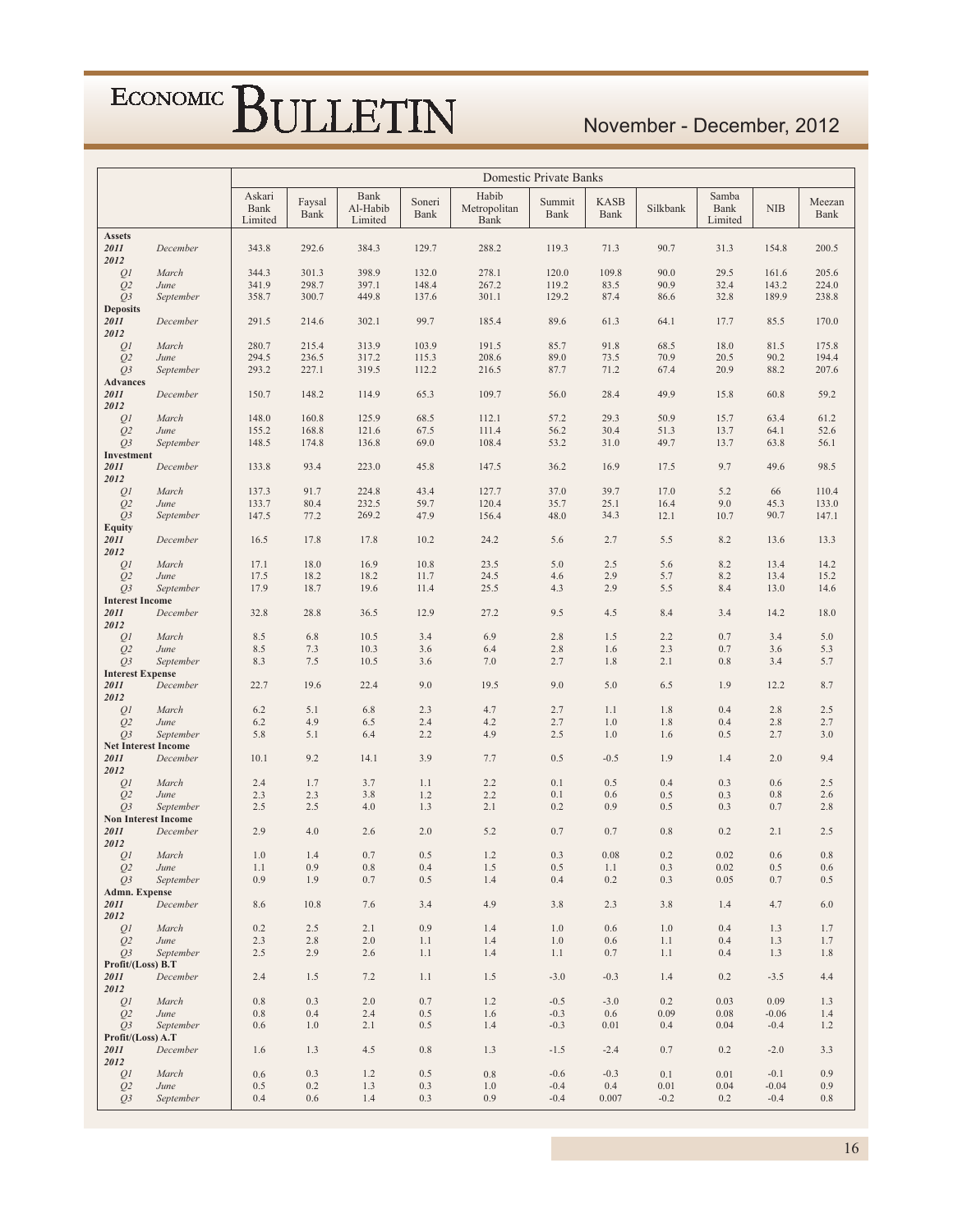### November - December, 2012

|                                    |                   | Foreign Banks  |             |                     |                              |                 |  |  |  |
|------------------------------------|-------------------|----------------|-------------|---------------------|------------------------------|-----------------|--|--|--|
|                                    |                   | Citibank       | <b>HSBC</b> | Deutsche Bank<br>AG | <b>HSBC</b> Bank<br>of Oman* | <b>Barclays</b> |  |  |  |
| Assets                             |                   |                |             |                     |                              |                 |  |  |  |
| 2011<br>2012                       | December          | 96.9           | 59.4        | 22.2                | 4.4                          | 58.0            |  |  |  |
| Q1                                 | March             | 88.5           | 63.4        | 24.0                | 4.5                          | 58.8            |  |  |  |
| Q <sub>2</sub>                     | June              | 88.3           | 59.1        | 22.0                | 4.5                          | 47.4            |  |  |  |
| Q <sub>3</sub>                     | September         | 84.1           | 54.5        | 25.1                | 4.3                          | 46.6            |  |  |  |
| <b>Deposits</b>                    |                   |                |             |                     |                              |                 |  |  |  |
| 2011<br>2012                       | December          | 61.7           | 46.2        | 11.1                | 0.7                          | 44.7            |  |  |  |
| $\mathcal{Q}1$                     | March             | 59.2           | 50.6        | 11.6                | 0.7                          | 40.8            |  |  |  |
| Q2                                 | June              | 61.0           | 46.5        | 11.3                | 0.7                          | 31.3            |  |  |  |
| Q3                                 | September         | 60.6           | 42.9        | 15.1                | 0.6                          | 32.4            |  |  |  |
| Advances                           |                   |                |             |                     |                              |                 |  |  |  |
| 2011<br>2012                       | December          | 18.8           | 20.8        | 3.0                 | 0.6                          | 21.0            |  |  |  |
| Q1                                 | March             | 18.2           | 21.0        | 4.1                 | 0.5                          | 20.7            |  |  |  |
| Q <sub>2</sub>                     | June              | 19.8           | 20.5        | 4.3                 | 0.4                          | 16.8            |  |  |  |
| Q3<br>Investment                   | September         | 20.1           | 20.0        | 6.5                 | 0.3                          | 18.3            |  |  |  |
| 2011                               | December          | 60.4           | 22.1        | 5.6                 |                              | 23.8            |  |  |  |
| 2012                               |                   |                |             |                     |                              |                 |  |  |  |
| $\mathcal{Q}1$                     | March             | 42.3           | 24.1        | 7.9                 |                              | 22.9            |  |  |  |
| Q <sub>2</sub>                     | June              | 42.0           | 21.9        | 4.6                 |                              | 20.8            |  |  |  |
| Q3                                 | September         | 42.6           | 19.6        | 6.4                 |                              | 20.3            |  |  |  |
| <b>Equity</b>                      |                   |                |             |                     |                              |                 |  |  |  |
| 2011<br>2012                       | December          | 10.9           | 7.5         | 6.0                 | 3.1                          | 6.9             |  |  |  |
| QI                                 | March             | 10.3           | 7.8         | 6.3                 | 3.1                          | 6.9             |  |  |  |
| Q2                                 | June              | 10.5           | 8.1         | 5.7                 | 3.3                          | 6.7             |  |  |  |
| Q3                                 | September         | 11.3           | 8.2         | 5.9                 | 3.3                          | 6.7             |  |  |  |
| <b>Interest Income</b>             |                   |                |             |                     |                              |                 |  |  |  |
| 2011<br>2012                       | December          | 10.3           | 5.8         | 1.7                 | 0.07                         | 5.5             |  |  |  |
| Q1                                 | March             | 2.2            | 1.3         | 0.5                 | 0.01                         | 1.4             |  |  |  |
| Q <sub>2</sub>                     | June              | 2.2            | 1.3         | 0.4                 | 0.02                         | 2.0             |  |  |  |
| Q3                                 | September         | 2.1            | 1.1         | 0.5                 | 0.008                        | 1.0             |  |  |  |
| <b>Interest Expense</b><br>2011    | December          | 4.6            | 2.9         | $0.6\,$             | 0.09                         | 3.5             |  |  |  |
| 2012                               |                   |                |             |                     |                              |                 |  |  |  |
| QI                                 | March             | $0.8\,$        | 0.7         | 0.2                 | 0.02                         | 0.9             |  |  |  |
| Q <sub>2</sub>                     | June<br>September | 0.8<br>$0.8\,$ | 0.7<br>0.6  | 0.2<br>0.2          | 0.03<br>0.02                 | 0.7<br>0.6      |  |  |  |
| Q3<br><b>Net Interest Income</b>   |                   |                |             |                     |                              |                 |  |  |  |
| 2011                               | December          | 5.7            | 2.9         | 1.1                 | $-0.01$                      | 2.0             |  |  |  |
| 2012                               |                   |                |             |                     |                              |                 |  |  |  |
| QI                                 | March             | 1.4            | 0.6         | 0.3                 | $-0.006$                     | 0.5             |  |  |  |
| Q <sub>2</sub>                     | June              | 1.4            | 0.6         | 0.3                 | $-0.007$                     | 0.5             |  |  |  |
| Q3                                 | September         | 1.3            | 0.5         | 0.3                 | $-0.01$                      | 0.4             |  |  |  |
| <b>Non Interest Income</b><br>2011 | December          | 2.0            | 1.1         | 0.7                 | 0.01                         | 0.5             |  |  |  |
| 2012                               |                   |                |             |                     |                              |                 |  |  |  |
| Q <sub>I</sub>                     | March             | 0.3            | 0.3         | 0.1                 | 0.006                        | 0.1             |  |  |  |
| Q <sub>2</sub>                     | June              | 0.5            | 0.2         | 0.2                 | 0.06                         | 0.1             |  |  |  |
| $Q_3$                              | September         | 1.1            | 0.2         | 0.1                 | 0.04                         | 0.07            |  |  |  |
| Admn. Expense                      |                   |                |             |                     |                              |                 |  |  |  |
| 2011<br>2012                       | December          | $4.0\,$        | 2.4         | $\rm 0.8$           | 0.07                         | 9.4             |  |  |  |
| Q <sub>I</sub>                     | March             | 0.9            | $0.6\,$     | $0.2\,$             | 0.001                        | 0.5             |  |  |  |
| Q <sub>2</sub>                     | June              | 0.9            | 0.6         | $0.2\,$             | 0.02                         | $0.5\,$         |  |  |  |
| Q3                                 | September         | 0.9            | 0.5         | 0.2                 | $0.02\,$                     | 0.5             |  |  |  |
| Profit/(Loss) B.T                  |                   |                |             |                     |                              |                 |  |  |  |
| 2011<br>2012                       | December          | 2.5            | 1.5         | 1.1                 | $-0.07$                      | 5.8             |  |  |  |
| Q1                                 | March             | 0.7            | 0.4         | 0.2                 | $-0.02$                      | 0.02            |  |  |  |
| Q2                                 | June              | 1.0            | 0.1         | 0.3                 | $-0.02$                      | $-0.9$          |  |  |  |
| Q3                                 | September         | 1.5            | 0.05        | 0.2                 | $-0.03$                      | 0.03            |  |  |  |
| Profit/(Loss) A.T<br>2011          | December          | 1.8            | 1.0         | $0.7\,$             | $-0.07$                      | 3.8             |  |  |  |
| 2012                               |                   |                |             |                     |                              |                 |  |  |  |
| Q1                                 | March             | 0.5            | 0.2         | $0.1\,$             | $-0.02$                      | 0.01            |  |  |  |
| Q <sub>2</sub>                     | June              | $0.7\,$        | 0.06        | $0.2\,$             | $-0.02$                      | $-0.9$          |  |  |  |
| Q3                                 | September         | $0.8\,$        | 0.02        | 0.2                 | $-0.03$                      | 0.02            |  |  |  |

\* Formerly Oman Internatonal Bank S.A.O.G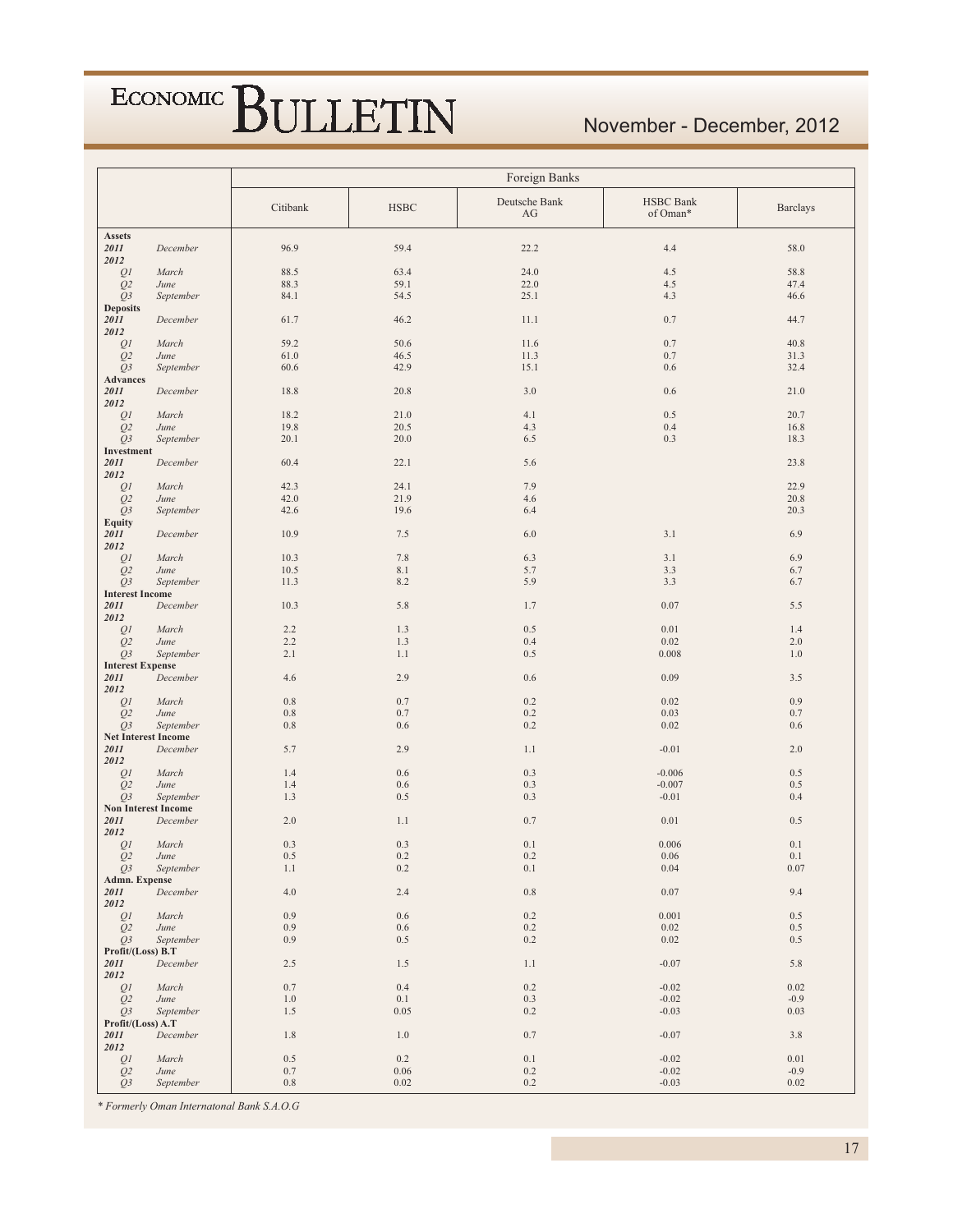### Credit Ratings of Banks, DFIs & MFBs as of September 2012

| Sr.#           | Name of Bank/DFI/MFB                                                    | Rating Agency     | Short<br>Term  | Long<br>Term              | Date of Rating   | Remarks                           |
|----------------|-------------------------------------------------------------------------|-------------------|----------------|---------------------------|------------------|-----------------------------------|
|                | PUBLIC SECTOR BANKS                                                     |                   |                |                           |                  |                                   |
| $\mathbf{1}$   | First Women Bank Limited                                                | <b>PACRA</b>      | A2             | $A-$                      | June 2012        | Rating Outlook - Stable           |
| $\overline{2}$ | National Bank of Pakistan                                               | <b>JCR-VIS</b>    | $A-1+$         | AAA                       | June 2012        | Rating Outlook - Stable           |
| 3              | Sindh Bank Limited                                                      | <b>JCR-VIS</b>    | $A-1$          | AA-                       | May 2012         | Rating Outlook - Stable           |
| $\overline{4}$ | The Bank of Khyber                                                      | <b>PACRA</b>      | A2             | $A-$                      | June 2012        | Rating Outlook - Positive         |
|                |                                                                         | <b>JCR-VIS</b>    | $A-2$          | $\boldsymbol{\mathrm{A}}$ | June 2012        | Rating Outlook - Stable           |
| 5              | The Bank of Punjab                                                      | <b>PACRA</b>      | $A1+$          | AA-                       | June 2012        | Rating Outlook - Stable           |
|                | SPECIALIZED BANKS                                                       |                   |                |                           |                  |                                   |
| 6              | <b>SME Bank Limited</b>                                                 | <b>JCR-VIS</b>    | $A-3$          | <b>BBB</b>                | <b>July 2012</b> | Rating Outlook - Negative         |
|                |                                                                         | <b>JCR-VIS</b>    | $A - 1 +$      | AAA                       | June 2012        | GoP Guaranteed Obligations        |
| $\tau$         | Zarai Taraqiati Bank Limited                                            |                   |                |                           |                  | Rating Outlook - Stable           |
|                |                                                                         | <b>JCR-VIS</b>    | $\, {\bf B}$   | $\rm B+$                  | June 2012        | <b>Entity Rating</b>              |
|                |                                                                         |                   |                |                           |                  | Rating Outlook - Stable           |
|                | PRIVATE SECTOR BANKS                                                    |                   |                |                           |                  |                                   |
| $\,$ 8 $\,$    | Allied Bank Limited                                                     | <b>PACRA</b>      | $A1+$          | $AA+$                     | June 2012        |                                   |
| 9              | Askari Bank Limited                                                     | <b>PACRA</b>      | $A1+$          | AA                        | June 2012        | $\qquad \qquad -$                 |
| 10             | <b>Bank Alfalah Limited</b>                                             | <b>PACRA</b>      | $A1+$          | AA                        | June 2012        | $\overline{\phantom{a}}$          |
| 11             | Bank Al-Habib Limited                                                   | <b>PACRA</b>      | $A1+$          | $AA+$                     | <b>June 2012</b> | $\qquad \qquad -$                 |
| 12             | Faysal Bank Limited                                                     | <b>PACRA</b>      | $A1+$          | AA                        | June 2012        |                                   |
|                |                                                                         | <b>JCR-VIS</b>    | $A-1+$         | ${\rm AA}$                | June 2012        | Rating Outlook - Stable           |
| 13             | Habib Bank Limited                                                      | <b>JCR-VIS</b>    | $A-1+$         | $AA+$                     | June 2012        | Rating Outlook - Stable           |
| 14             | Habib Metropolitan Bank Limited                                         | <b>PACRA</b>      | $A1+$          | $AA+$                     | June 2012        | $\overline{\phantom{a}}$          |
| 15             | JS Bank Limited                                                         | PACRA             | A1             | $A+$                      | June 2012        |                                   |
| 16             | <b>KASB Bank Limited</b>                                                | <b>PACRA</b>      | A3             | <b>BBB</b>                | June 2012        | Rating Outlook - Positive         |
| 17             | <b>MCB</b> Bank Limited                                                 | <b>PACRA</b>      | $A1+$          | $AA+$                     | June 2012        | $\qquad \qquad -$                 |
| 18             | NIB Bank Limited                                                        | <b>PACRA</b>      | $A1+$          | AA-                       | June 2012        |                                   |
| 19             | Samba Bank Limited                                                      | <b>JCR-VIS</b>    | $A-1$          | AA-                       | June 2012        | Rating Outlook - Stable           |
| 20             | Silkbank Limited                                                        | <b>JCR-VIS</b>    | $A-2$          | $A-$                      | August 2011      | Rating Watch - Developing         |
| 21             | Soneri Bank Limited                                                     | <b>PACRA</b>      | $A1+$          | AA-                       | June 2012        |                                   |
| 22             | Standard Chartered Bank (Pakistan) Limited                              | <b>PACRA</b>      | $A1+$          | AAA                       | June 2012        |                                   |
| 23             | Summit Bank Limited                                                     | <b>JCR-VIS</b>    | $A-2$          | $A-$                      | March 2012       | Rating Outlook - Stable           |
| 24             | United Bank Limited                                                     | <b>JCR-VIS</b>    | $A-1+$         | $AA+$                     | June 2012        | Rating Outlook - Stable           |
|                | FOREIGN BANKS OPERATING IN PAKISTAN                                     |                   |                |                           |                  |                                   |
|                |                                                                         | Standard & Poor's | $A-1$          | $A+$                      | June 2012        |                                   |
| 25             | Barclays Bank PLC                                                       | Moody's           | $P-1$          | A2                        | <b>June 2012</b> | $\equiv$                          |
|                |                                                                         | Fitch             | F1             | $\overline{A}$            | December 2011    | $\qquad \qquad -$                 |
| 26             | Citibank N.A.                                                           | Moody's           | $P-1$          | A1                        | June 2012        |                                   |
|                |                                                                         | Standard & Poor's | $A-1$          | $A+$                      | December 2011    | Credit Watch - Negative           |
| 27             | Deutsche Bank AG                                                        | Moody's           | $P-1$          | Aa3                       | August 2011      | Rating Outlook - Stable           |
|                |                                                                         | Fitch             | $F1+$          | $A+$                      | December 2011    | Rating Outlook - Stable           |
| 28             | HSBC Bank Middle East Limited                                           | Moody's           | $P-1$          | A1                        | December 2011    | $\overline{\phantom{a}}$          |
|                |                                                                         | Fitch             | $F1+$          | AA-                       | December 2011    |                                   |
| 29             | Industrial and Commercial Bank of China Limited                         | Standard & Poor's | $A-1$          | $\boldsymbol{A}$          | December 2010    | Rating Outlook - Stable           |
|                |                                                                         | Moody's           | $P-1$          | A1                        | <b>July 2012</b> | Rating Outlook - Stable           |
| 30             | Oman International Bank SAOG                                            | <b>JCR-VIS</b>    | $A-2$          | <b>BBB</b>                | <b>July 2011</b> | Rating Outlook - Stable           |
|                |                                                                         | Standard & Poor's | $A-1$          | $A+$                      | <b>July 2012</b> | <b>Contract Contract Contract</b> |
| 31             | The Bank of Tokyo-Mitsubishi UFJ Limited                                | Moody's           | $P-1*$         | Aa3                       | <b>July 2012</b> | * Deposit rating only             |
|                |                                                                         | Fitch             | F1             | $A-$                      | <b>July 2012</b> | $\equiv$                          |
|                | DEVELOPMENT FINANCE INSTITUTIONS                                        |                   |                |                           |                  |                                   |
| 32             | House Building Finance Company Limited                                  | <b>JCR-VIS</b>    | $A-2$          | $\boldsymbol{A}$          | <b>July 2012</b> | Rating Watch - Developing         |
| 33             | Pak Brunei Investment Company Limited                                   | <b>PACRA</b>      | $A1+$          | AA                        | June 2012        | Rating Outlook - Positive         |
|                |                                                                         | <b>JCR-VIS</b>    | $A-1+$         | $AA+$                     | June 2012        | Rating Outlook - Stable           |
| 34             | Pak China Investment Company Limited                                    | <b>PACRA</b>      | $A1+$          | AA-                       | June 2012        |                                   |
| 35             | Pak Kuwait Investment Company (Pvt.) Limited                            | <b>PACRA</b>      | $A1+$          | AAA                       | June 2012        | Rating Outlook - Negative         |
|                |                                                                         | <b>JCR-VIS</b>    | $A - 1 +$      | AAA                       | June 2012        | Rating Outlook - Stable           |
| 36             | Pak Libya Holding Company Limited                                       | <b>PACRA</b>      | $A1+$          | AA-                       | June 2012        | Rating Outlook - Negative         |
| 37             | Pak Oman Investment Company Limited                                     | <b>JCR-VIS</b>    | $A-1+$         | $AA+$                     | June 2012        | Rating Outlook - Stable           |
| 38             | PAIR Investment Company                                                 | <b>PACRA</b>      | $A1+$          | AA-                       | June 2012        | Rating Outlook - Positive         |
| 39             | Saudi Pak Industrial & Agricultural Investment Co.                      | <b>JCR-VIS</b>    | $A-1+$         | ${\rm AA}$                | June 2012        | Rating Outlook - Stable           |
|                | <b>ISLAMIC BANKS</b>                                                    |                   |                |                           |                  |                                   |
| 40             | Al Baraka Bank (Pakistan) Limited                                       | <b>PACRA</b>      | A <sub>1</sub> | A                         | June 2012        |                                   |
|                |                                                                         | <b>JCR-VIS</b>    | $A-1$          | A                         | June 2012        | Rating Outlook - Stable           |
| 41             | Bank Islami Pakistan Limited                                            | PACRA             | A1             | $\boldsymbol{A}$          | June 2012        |                                   |
| 42             | <b>Burj Bank Limited</b>                                                | <b>JCR-VIS</b>    | $A-1$          | A                         | June 2012        | Rating Outlook - Stable           |
| 43             | Dubai Islamic Bank (Pakistan) Limited                                   | <b>JCR-VIS</b>    | $A-1$          | $\boldsymbol{A}$          | June 2012        | Rating Outlook - Positive         |
| 44             | Meezan Bank Limited                                                     | <b>JCR-VIS</b>    | $A - 1 +$      | AA-                       | June 2012        | Rating Outlook - Stable           |
|                | MICRO FINANCE BANKS                                                     |                   |                |                           |                  |                                   |
| 45             | Apna Microfinance Bank Limited                                          | PACRA             | A3             | <b>BBB</b>                | April 2012       | Rating Outlook - Positive         |
| 46             | Kashf Microfinance Bank Limited                                         | <b>JCR-VIS</b>    | $A-3$          | BBB-                      | April 2012       | Rating Watch - Developing         |
| 47             | Khushhali Bank Limited                                                  | <b>JCR-VIS</b>    | $A-1$          | $\boldsymbol{A}$          | April 2012       | Rating Watch - Developing         |
| 48             | NRSP Microfinance Bank Limited                                          | <b>JCR-VIS</b>    | $A-3$          | BBB+                      | April 2012       | Rating Outlook - Stable           |
| 49             | Pak Oman Microfinance Bank Limited                                      | <b>JCR-VIS</b>    | $A-3$          | BBB+                      | April 2012       | Rating Outlook - Stable           |
| 50             | Rozgar Microfinance Bank Limited                                        | <b>JCR-VIS</b>    | $A-3$          | $BB+$                     | April 2012       | Rating Watch - Positive           |
|                |                                                                         |                   |                |                           |                  |                                   |
| 51             | Tameer Microfinance Bank Limited<br>The First Microfinance Bank Limited | <b>JCR-VIS</b>    | $A-1$          | А                         | April 2012       | Rating Outlook - Stable           |

Disclaimer: The above mentioned ratings represent the opinions of the respective rating agencies and do not reflect the views of the State Bank of Pakistan. Besides they also do not represent investment advice nor should be construed as such.

Source: State Bank of Pakistan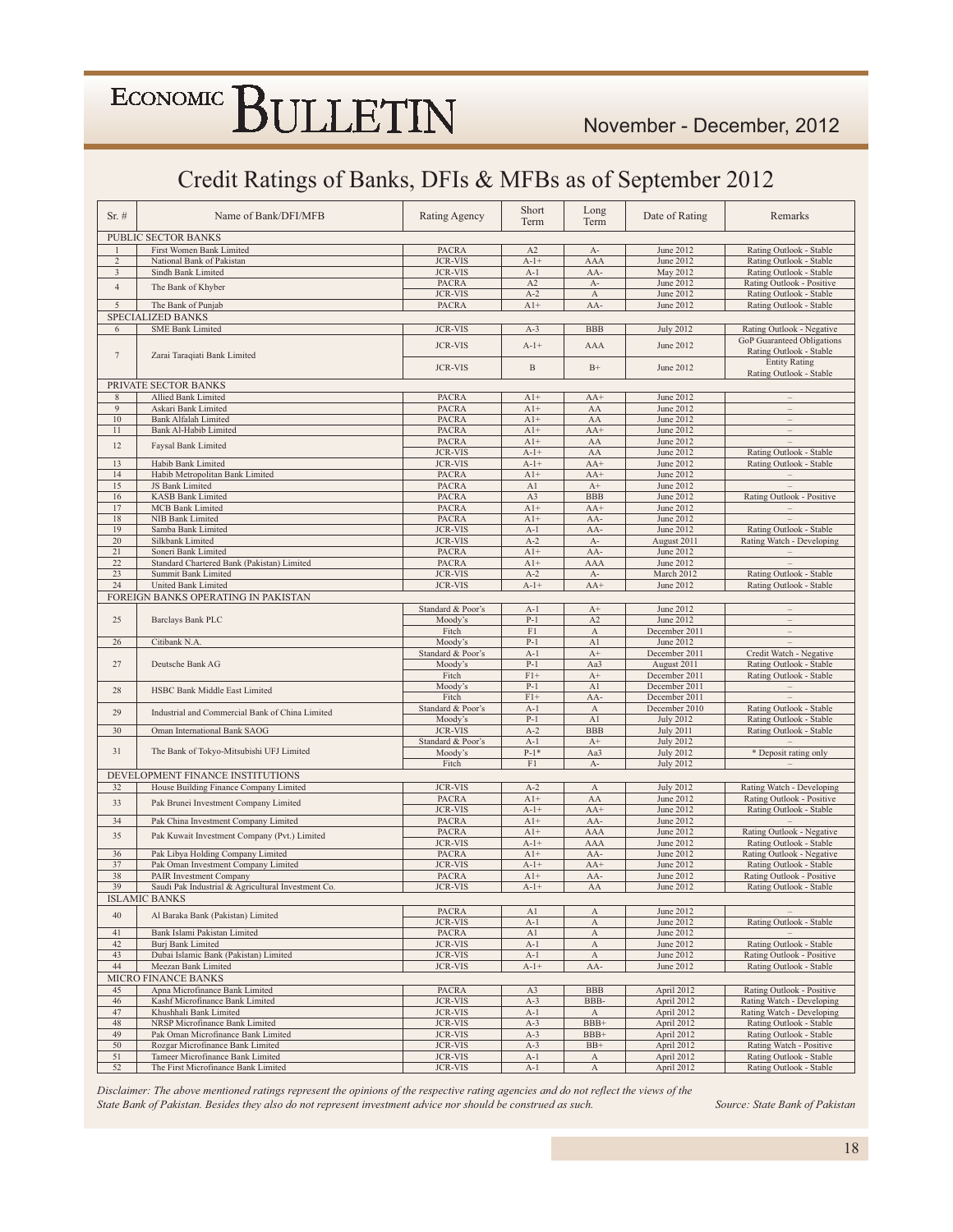### **Market Analysis**

#### Market Review - November-December 2012

The market remained largely positive throughout the month of November, and continuing with its bull run gained by 4.2 percent month-on-month. Positive news on textile and cement sector led to increased interest in these sectors. The market reached an all time high during the month ended Nov remained 30th' 2012, ending the month at 16,574 level, adding a staggering 664 points to the index. This rise is primarily attributable to the growing expectation of another policy rate cut during the monetary policy review in December'2012 and resultant improvement in profitability of companies, especially leveraged sectors (Cement, textiles etc).

Since most of the activity/appreciation was witnessed in second and third tier stocks, KSE All share index rose by 4.8 percent, while KSE-30 index increased by a lower 3.0 percent in November. The average daily turnover during the month of November 2012 was 216m shares, as compared to 123m shares traded during October, showing a whopping increase of 74 percent month-on-month. Again since most of the activity was concentrated in lower priced stock, value traded rose by 17 percent month-on-month only. In terms of volumes and value traded, November saw the highest participation in FY13TD.

Activity remained skewed towards second half of month

|                | $KSE-100$ index<br>points gain | Volumes<br>(Mn) | Value traded<br>(Mn) |
|----------------|--------------------------------|-----------------|----------------------|
| 1H of Nov      | 194                            | 165             | 4,886                |
| 2H of Nov      | 341                            | 262             | 5,071                |
| Percent change | 76%                            | 59%             | $4\%$                |

A closer analysis of monthly data shows that activity remain skewed towards the second half of month, with major uptick witnessed in volumes. Following the EU trade package news and expectations of cut in monetary policy, textile stock remained in limelight during the second half of November.

Foreigners and banks/DFIs remained the biggest buyers during the month, whereas others (Fauji Foundation, EOBI etc) and Companies were the main sellers.



During the month of November, Personal goods (textile stocks) offered the highest return among the key sectors. Cement stocks also continued their rally due to expectations of discount rate cut and healthy earnings expectation for the 2q. Rumors of reduction on PLS floor rate also led to a rally in banking sector stocks, later in the month. Auto sector also performed well following the decision to ban import of cars older than 3 years. Fertilizer stocks remained on the side lines due to subdued offtake numbers

With inflation for November clocking in at 6.9 percent YoY, a further discount rate cut looks eminent in the next monetary policy review, by at least 50 basis points. High

Future Outlook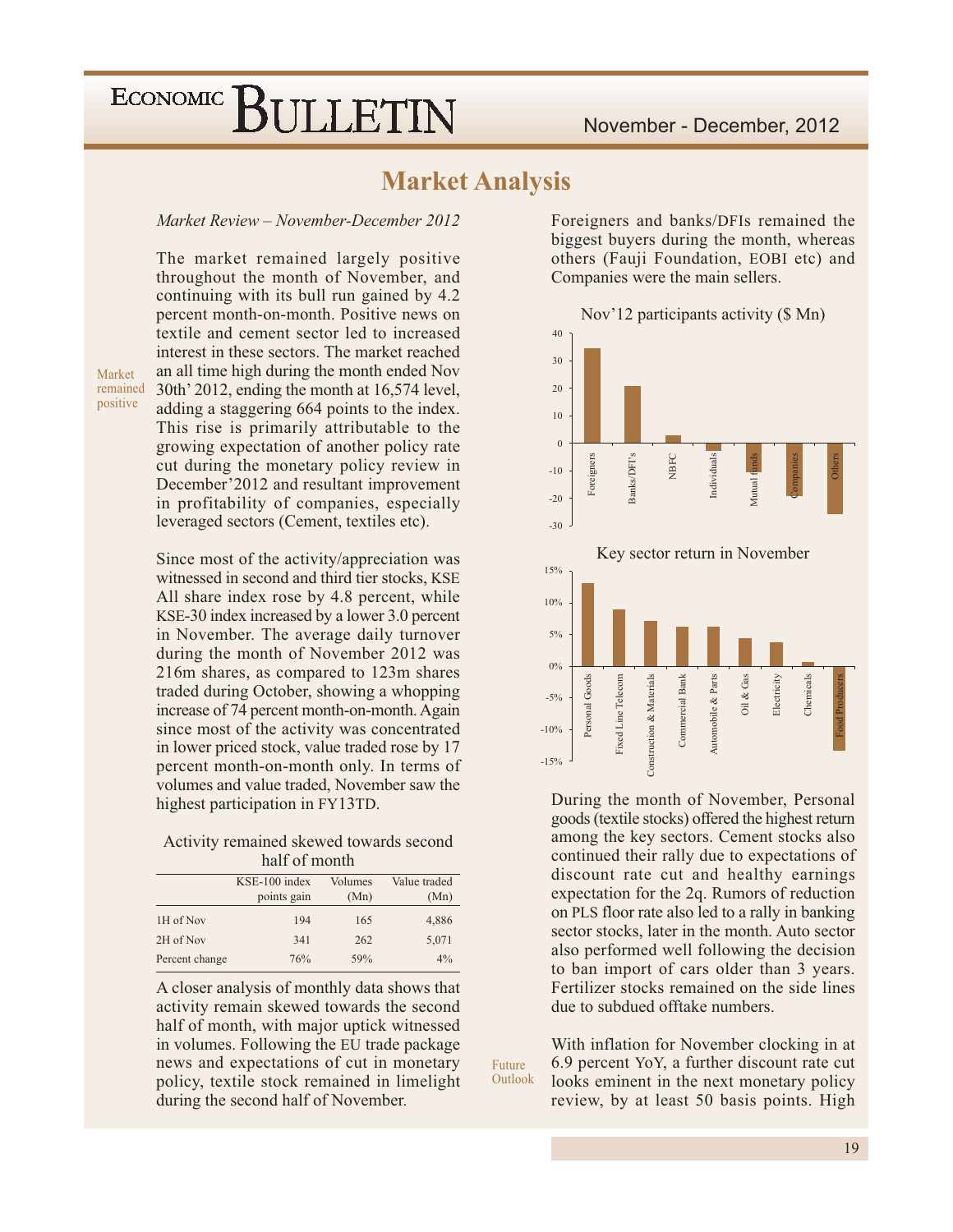dividend yielding stocks (HUBC, KAPCO, POL and FFC) look a safe bet at current index level and we feel that as return on alternate assets decrease, investor interest will move towards them especially from banks sitting on low yielding government securities.

Index return of 2 percent, but there are surprises. The market maintained its upward drive in December 2012 with key policy rates being cut as per market's expectations (50bps). KSE-100 index gave a return of 2 percent in the month, to close at all time high level (on a month end basis). This follows the positive return rally already witnessed most of the year. Trading activity however remained on the lower side, with MoM volumes showing a dip of 24 percent, while value traded also declined by 17 percent. Interestingly, foreigners were net sellers in December (only the second month in CY12). Surprisingly Banks outperformed the market (despite) decline in interest rates), while cement and textiles underperformed in December.

| Average               | $Nov-12$ | $Dec-12$ | MoM     |
|-----------------------|----------|----------|---------|
| Volumes (mn)          | 216      | 165      | $-24\%$ |
| Value traded (PKR mn) | 4.982    | 4.127    | $-17\%$ |

Individuals & Banks/DFI's were the major buyers: Taking a look at market participant's activity, shows that Individuals were the biggest buyers during the month of December. Banks/DFI's were also on the buying side as low yields on fixed income side would have compelled them to shift towards equities. Mutual funds were the biggest seller in the month and have remained the biggest sellers in CY12 as well. Foreigners surprisingly were also on the selling side, though for the year they happen to be the biggest buyers.

Banks outperformed the market, while Cements and textiles underperformed: Surprisingly Banks outperformed the market despite the interest rate cut. Autos were the second best performing sector during December as change in imported car age limit spurred the momentum in its favor. Fixed line

telecom remained the biggest underperformer (over the ICH saga), while surprisingly Cements and Textile also underperformed the market in December.



Political developments will likely take front seat in the month. Among the market participants, we expect Banks/DFI's to Outlook maintain their buying spree as low fixed for January income yields would compel them to invest high in yield plays like FFC, HUBCO, KAPCO & POL.

> With the result season expected to start we feel that fertilizer and cement sector will retain investor's focus as both the sectors are expected to reports decent QoQ earnings growth over volumetric increase. We feel that with interest rate expected to reverse in CY13, along with annual results/payout expectations, banking sector will also remain in the limelight.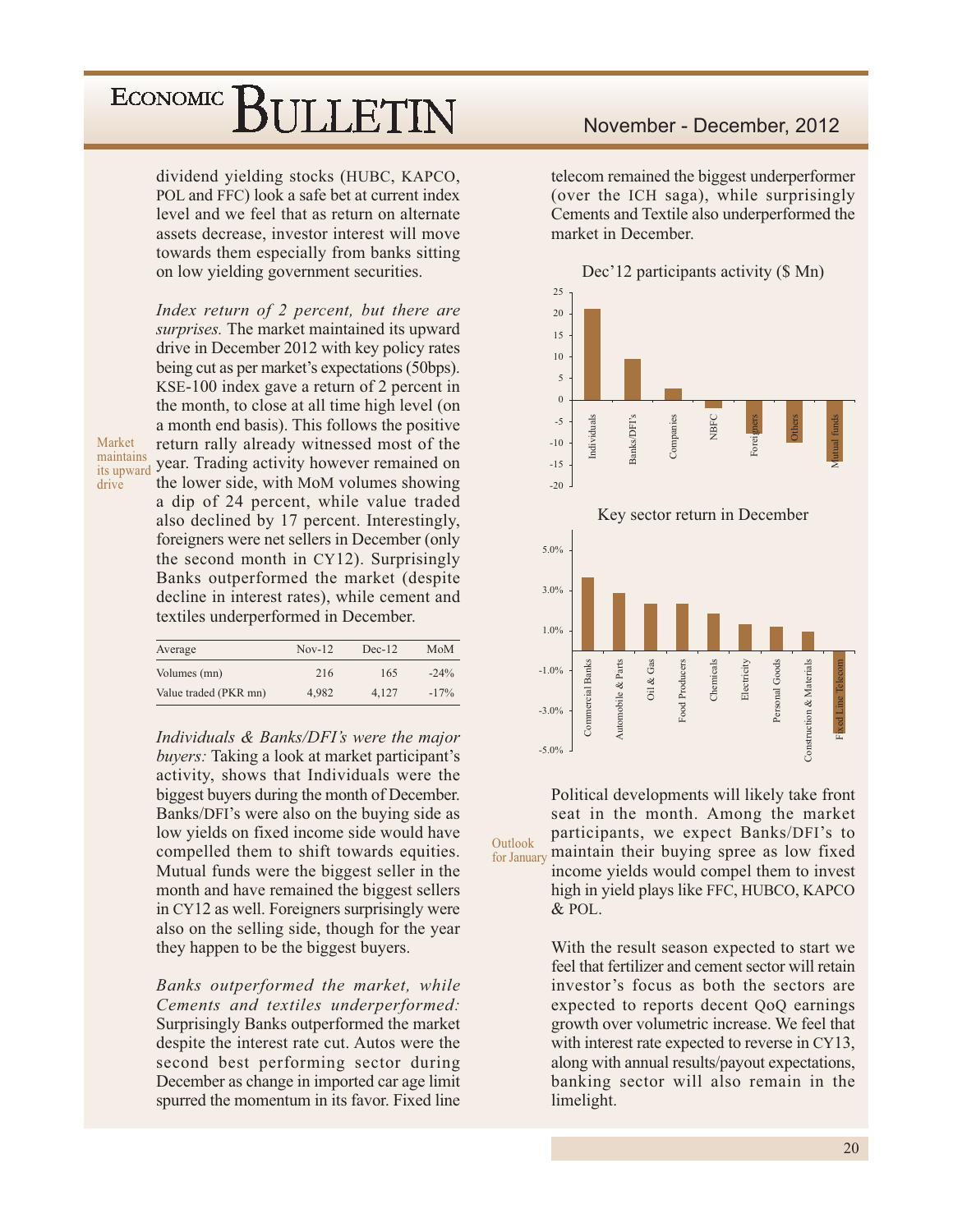### **Book/Report Reviews**

Turn Down the Heat Why a 4 °C Warmer World Must be Avoided The World Bank (November 2012)

This Report provides an analysis of the likely impact and risks if no action to reduce greenhouse gas emissions is taken. Assuming temperatures to rise by  $4^{\circ}$ C within this century, would result in unprecedented heat waves, severe drought, rise in sea level and major floods in major regions, impacting the ecosystems. The Report is focused on developing countries, while recognizing that developed countries are also vulnerable and at serious risk of major damages from climate change. However, the distribution of impacts is likely to be unequal and tilted against many of the world's poorest regions which have the least economic, institutional, scientific and technical capacity to cope and adapt. The level of impacts that developing countries and the rest of the world experience will be a result of government, private sector, and civil society decisions and choices, including, inaction.

The Report has seven chapters. Chapter 1 is the introduction. Chapter 2 summarizes some of the observed changes to the Earth's climate system and their impacts on human society that are already being observed. Sea levels are rising because of the thermal expansion of the oceans and by the addition of water to the oceans as a result of the melting and discharge of ice from mountain glaciers and ice caps. There is increasing loss of ice from Greenland and Antarctica. If the present acceleration continues, the ice sheets alone could contribute upto 56 cm to sea-level rise by 2100.

Chapter 3 discusses the likelihood of a 4 °C warming. It also examines projections for the coming century on the process of ocean acidification, changes in precipitation that may lead to droughts or floods and changes in the incidence of extreme tropical cyclones. Chapter 4 provides an analysis of projected sea-level rise, while Chapter 5 discusses the increase in heat extremes. It is likely that the intensity of heat waves will increase over most land areas, with more warming resulting in more extremes.

Chapter 6, presents a brief overview of the most recent findings on impacts within a selection of sectors. This includes risks to large scale agriculture production, consequences for poverty and welfare, changes to levels of precipitation and water stress, impacts on ecosystems and biodiversity effects on human health. Chapter 7 reviews some of the issues in a number of critical sectors. Rising temperatures will pose unprecedented challenges to humanity. The Report concludes with "the projected 4 °C warming simply must not be allowed to occur - the heat must be turned down."

**Situation Analysis** of children and women in Pakistan National Report - June 2012 **UNICEF** 

Women and children in Pakistan face serious disadvantages in economic and social development. They remain the most vulnerable members of Pakistani society. Too many of them are deprived of the most basic human right: the right to healthcare, education, protection against violence, exploitation and abuse. Females face discrimination, exploitation and abuse at many levels. This Report provides a comprehensive assessment of the accomplishments and challenges Pakistan faces in ensuring basic human rights to its children and women. The environment in which the women and children live has been discussed. This includes the health issues, health service delivery gaps, etc. There is a chapter which discusses Pakistan's achievements with regard to the millennium development goals.

Another chapter is about the nurturing environment for children and women. Although Pakistan has made some progress in terms of access to education and increased enrolment in schools – education performance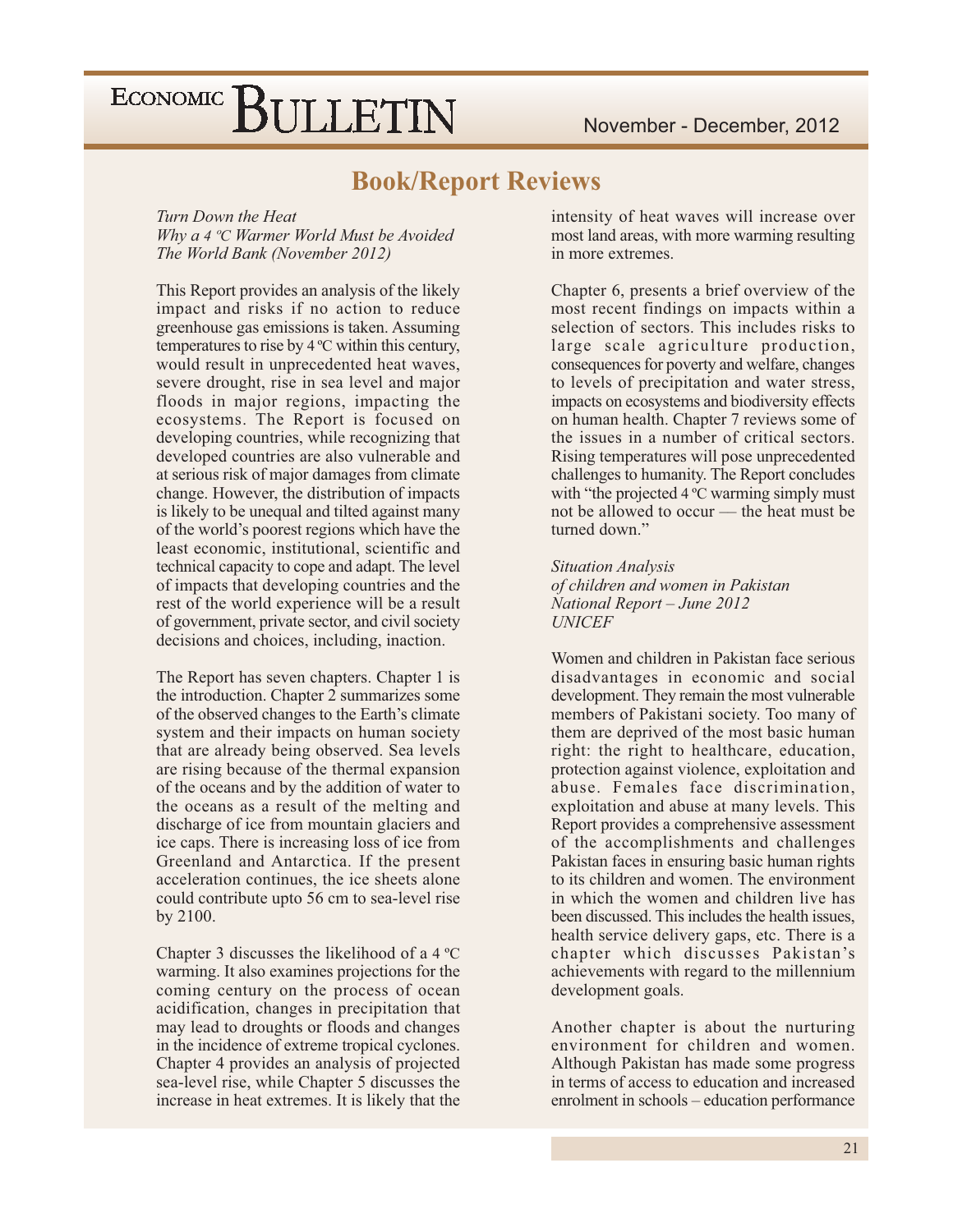across the country remains marked by deep disparities based on multiple factors, including gender, wealth, location, religion and ethnicity. Moreover, there is growing concern about the quality of education that is being provided. There are large deficits in basic infrastructure and teaching materials, in the system for training teachers, poor levels of learning attainment, and gender gaps remain substantial.

There is also evidence that education in Pakistan has been negatively affected by the ongoing conflict in regions hard hit by violence, such as Khyber-Pakhtunkhwa and FATA. "Lack of education and the resulting illiteracy and skills deprivation remain a major concern for Pakistan, making people more susceptible to extremism", states the Report. With regard to the MDGs, Pakistan lags behind in achieving many of the targets particularly for health, education and sanitation.

There are laws in Pakistan for protection of children. However, effective implementation of laws and policies requires availability of accurate and reliable data. Child abuse is widespread in Pakistan. This takes many forms; young girls and boys used as domestic servants are abused, beaten and made to work long hours, child sexual abuse, child marriages, corporal punishment, harmful traditional practices. There is violence against women, taking many forms; abduction/kidnapping, murder, domestic violence, gang rape, stove burning, acid throwing, honour killing, trafficking, bonded labour.

#### **World Development Report 2013** Jobs

Jobs is the central theme of the World Development Report 2013. More than 3 billion people are working worldwide but their jobs vary greatly. Some 1.65 billion are employed and receive regular wages. Another 1.5 billion work in farming and small household enterprises or as seasonal labour. Meanwhile, almost half of all workers in developing countries are engaged in small scale farming or self employment. These people are not earning enough to have a better future for

themselves and their children. Also the working environment is not conducive and they are without protection of their basic rights.

Jobs are the cornerstone of economic and social development. It is through jobs that people earn their livelihood, have better standard of living and can move out of poverty. Jobs are at the top of development agenda everywhere. Countries differ in their level of development, endowments, demography etc. Agrarian societies face the challenge of making agricultural jobs more productive and creating job opportunities outside farms. Resource rich countries need to diversify their exports, so that jobs are connected to global markets. Jobs help acquire skills, empower women, and stabilize post conflict societies.

The Report finds 'that the jobs with the greatest development payoffs are those that make cities function better, connect the economy to global markets, protect the environment, foster trust and civic engagement, or reduce poverty. Critically, these jobs are not only found in the formal sector; depending on the country, context, informal jobs can also be transformational.'

### **IMF Annual Report 2012** Working Together to Support Global Recovery

Since the financial crisis that started in 2007. and its aftermath, the International Monetary Fund has directed its efforts to restore financial stability and return the world economy to sustainable growth. The Fund was focused intensely on providing the financing, policy advice, and technical assistance that members need to manage economic and financial risks and achieve lasting growth.

New non-concessional financing arrangements were initiated for seven countries. The Fund took major steps to strengthen its approach to surveillance and policy design, and to improve the governance structure of the organization. Technical assistance was enhanced to support and reinforce member capacities in the fiscal, legal, monetary/ financial markets, and statistics area.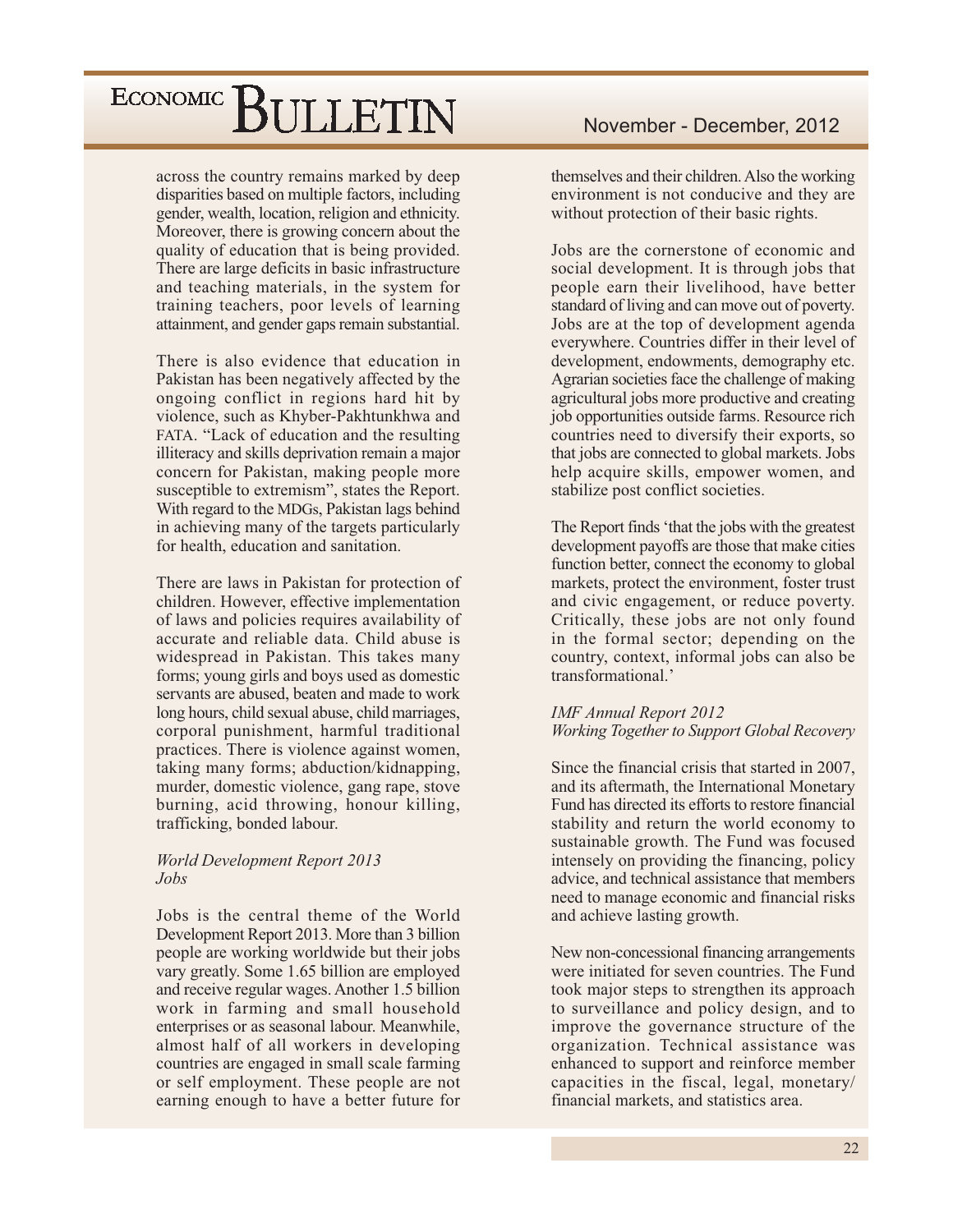### November - December, 2012

### **Pakistan Economy - Key Economic Indicators**

|                                  | Unit               | 2005-06 | 2006-07 | 2007-08 | 2008-09 | 2009-10 | 2010-11 | $2011 - 12^{P}$ |
|----------------------------------|--------------------|---------|---------|---------|---------|---------|---------|-----------------|
| <b>Output and Prices</b>         |                    |         |         |         |         |         |         |                 |
| GNP Size (MP)                    | Rs.bn              | 7773    | 8831    | 10452   | 13070   | 15370   | 18853   | 21679           |
| GDP Size (FC)                    | Rs.bn              | 7158    | 8235    | 9922    | 12110   | 14034   | 17093   | 19437           |
| Income Per Capita                | $\mathbb{S}$       | 823     | 904     | 1015    | 990     | 1068    | 1258    | 1372            |
| Real Growth                      | $(\%)$             |         |         |         |         |         |         |                 |
| <b>GNP</b>                       |                    | 5.6     | 6.7     | 3.7     | 2.1     | 4.4     | 2.9     | 4.2             |
| <b>GDP</b>                       |                    | 5.8     | 6.8     | 3.7     | 1.7     | 3.1     | 3.0     | 3.7             |
| Agriculture                      |                    | 6.3     | 4.1     | 1.0     | 4.0     | 0.6     | 2.4     | 3.1             |
| Manufacturing                    |                    | 8.7     | 8.3     | 4.8     | $-3.6$  | 5.5     | 3.1     | 3.6             |
| Services Sector                  |                    | 6.5     | 7.0     | 6.0     | 1.7     | 2.6     | 4.4     | 4.0             |
| Prices*                          | $(\%)$             |         |         |         |         |         |         |                 |
| <b>Consumer Price Inflation</b>  |                    | 7.9     | 7.8     | 12.0    | 20.8    | 10.1    | 13.7    | 11.0            |
| Wholesale Price Inflation        |                    | 10.1    | 6.9     | 16.4    | 18.2    | 13.8    | 21.2    | 10.4            |
| Food Inflation CPI               |                    | 6.9     | 10.3    | 17.6    | 23.7    | 12.9    | 18.0    | 11.0            |
| Non Food Inflation CPI           |                    | 8.6     | 6.0     | 7.9     | 18.4    | 8.3     | 10.7    | 11.0            |
| Core Inflation <sup>†</sup>      |                    | 7.5     | 5.9     | 8.4     | 17.6    | 7.6     | 9.4     | 10.6            |
| <b>GDP</b> Deflator              |                    | 10.5    | 7.7     | 16.2    | 20.0    | 12.4    | 18.2    | 9.7             |
| Gold Tezabi (Karachi)            | Rs./10 grams       | 10317   | 12619   | 16695   | 22195   | 29587   | 37658   | 50701           |
| Petrol Super                     | Rs/Ltr             | 55.12   | 56.00   | 57.83   | 67.68   | 67.56   | 75.70   | 91.33           |
| Kerosene Oil                     | Rs/Ltr             | 36.19   | 39.09   | 43.44   | 66.79   | 72.65   | 84.89   | 103.09          |
| Wheat Flour (Avg. Quality)       | Rs/Kg              | 13.06   | 13.64   | 18.07   | 25.64   | 28.77   | 29.56   | 30.15           |
| <b>Savings and Investment</b>    | $%$ GDP            |         |         |         |         |         |         |                 |
| National Savings                 |                    | 18.2    | 17.4    | 13.6    | 12.5    | 13.2    | 13.2    | 10.7            |
| Domestic Savings                 |                    | 16.3    | 15.6    | 11.5    | 9.8     | 9.3     | 13.3    | 10.9            |
| <b>Gross Fixed Investment</b>    |                    | 20.5    | 20.9    | 20.5    | 16.6    | 13.8    | 11.5    | 10.9            |
| <b>Public Sector</b>             |                    | 4.8     | 5.6     | 5.4     | 4.3     | 3.6     | 2.9     | 3.0             |
| Private Sector                   |                    | 15.7    | 15.4    | 15.0    | 12.3    | 10.2    | 8.6     | 7.9             |
| <b>Public Finance</b>            |                    |         |         |         |         |         |         |                 |
| Revenue Receipts (Fed Govt)      | $%$ GDP            | 14.1    | 15.0    | 14.6    | 14.5    | 14.0    | 12.5    | 8.5             |
| Tax Revenue                      | $%$ GDP            | 10.5    | 10.2    | 10.3    | 9.5     | 10.1    | 9.5     | 6.7             |
| <b>Total Expenditure</b>         | $%$ GDP            | 18.4    | 20.8    | 22.2    | 19.9    | 20.3    | 19.2    | 12.8            |
| <b>Fiscal Deficit</b>            | $%$ GDP            | 4.3     | 4.4     | 7.6     | 5.3     | 6.3     | 5.9     | 4.3             |
| FBR Tax Collection (Fed Govt)    | Rs.bn              | 713.5   | 847.2   | 1008.1  | 1161.1  | 1327.4  | 1558.2  | 1952.0          |
| <b>Direct Taxes</b>              | $%$ share          | 31.5    | 39.4    | 38.4    | 38.2    | 39.6    | 38.6    | 38.2            |
| <b>Indirect Taxes</b>            | $%$ share          | 68.5    | 60.6    | 61.6    | 61.8    | 60.4    | 61.3    | 61.8            |
| <b>Internal Debt Outstanding</b> | Rs.bn              | 2337    | 2610    | 3275    | 3859    | 4654    | 6015    | 7206            |
| Funded Debt                      | % of Internal Debt | 62.3    | 64.0    | 68.8    | 67.1    | 68.7    | 72.5    | 76.1            |
| <b>Unfunded Debt</b>             | % of Internal Debt | 37.7    | 36.0    | 31.2    | 32.9    | 31.3    | 27.5    | 23.9            |
| <b>Monetary Sector</b>           |                    |         |         |         |         |         |         |                 |
| Growth of Monetary Assets M2     | $\%$               | 15.1    | 19.3    | 15.3    | 9.6     | 12.5    | 15.9    | 8.1             |
| Currency in Circulation          | Rs.bn              | 740.4   | 840.2   | 982.3   | 1152.2  | 1295.4  | 1501.4  | $1650.8^{a}$    |

P Provisional. \* The base for price indices have been changed as 2007-08 new base year. \* non-food non-energy. \* April.